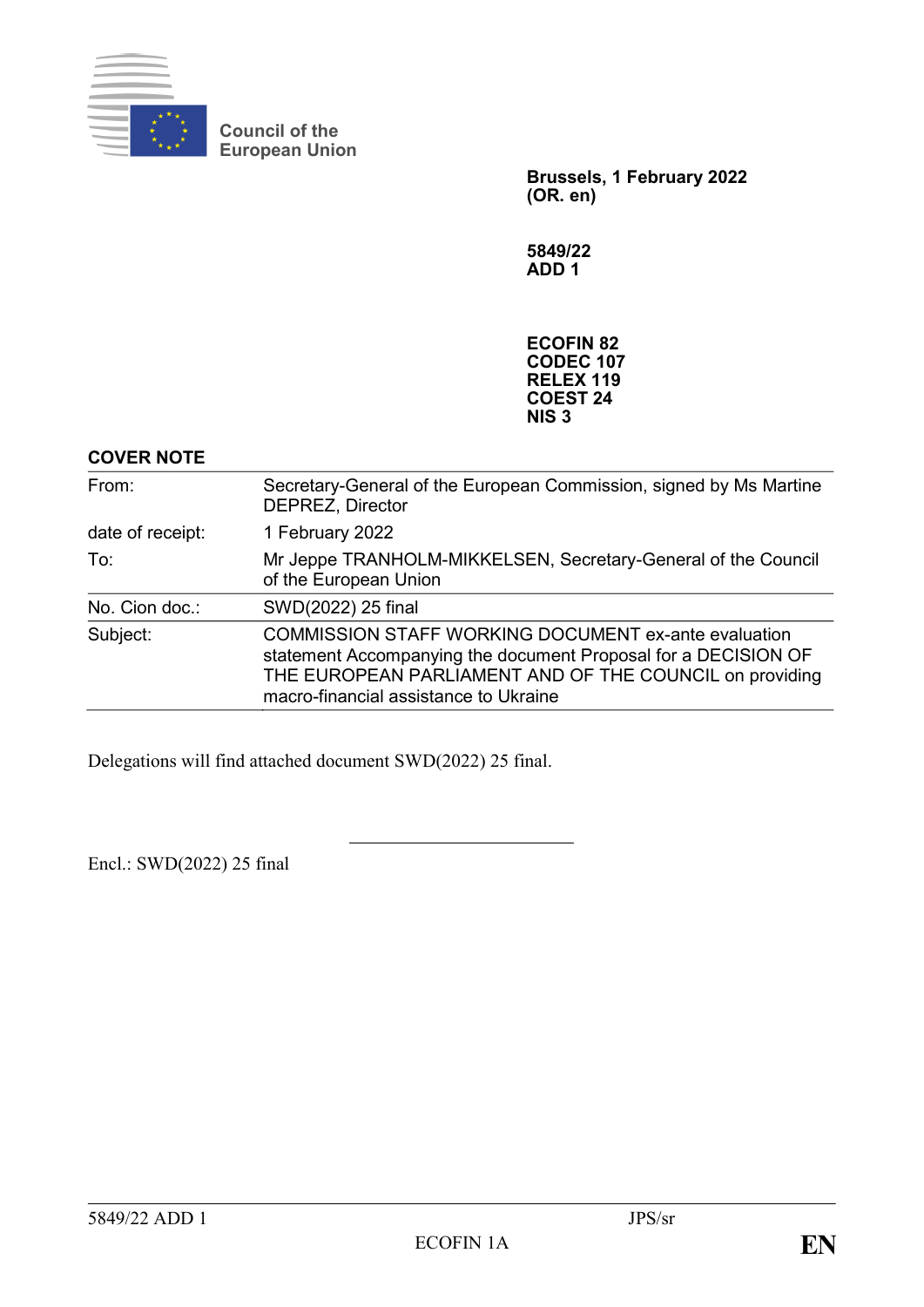

EUROPEAN **COMMISSION** 

> Brussels, 1.2.2022 SWD(2022) 25 final

# **COMMISSION STAFF WORKING DOCUMENT**

## **ex-ante evaluation statement**

*Accompanying the document*

## **Proposal for a DECISION OF THE EUROPEAN PARLIAMENT AND OF THE COUNCIL**

**on providing macro-financial assistance to Ukraine**

{COM(2022) 37 final}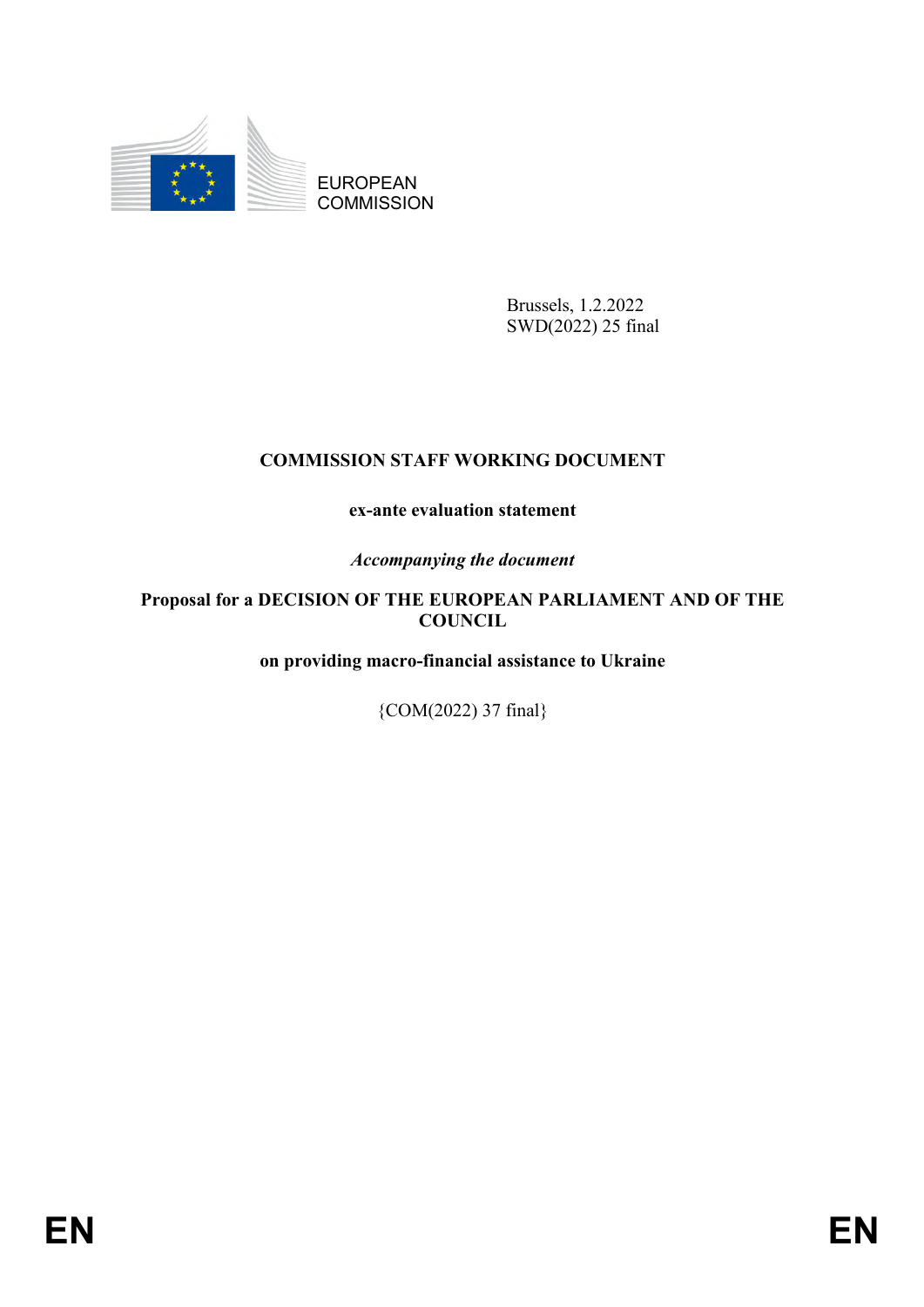## **Ex-ante evaluation statement**

# **EU Macro-Financial Assistance to Ukraine**

# **TABLE OF CONTENTS**

| 1.1  |                                                                             |  |
|------|-----------------------------------------------------------------------------|--|
| 1.2  |                                                                             |  |
| 1.3. |                                                                             |  |
| 1.4. |                                                                             |  |
| 1.5. |                                                                             |  |
|      | 2. OBJECTIVES AND RELATED INDICATORS OF THE MACRO-FINANCIAL ASSISTANCE14    |  |
| 2.1. |                                                                             |  |
| 2.2  |                                                                             |  |
|      |                                                                             |  |
| 3.1  |                                                                             |  |
| 3.2  |                                                                             |  |
| 4.   |                                                                             |  |
| 5.   |                                                                             |  |
| 5.1  |                                                                             |  |
| 5.2  |                                                                             |  |
| 5.3  |                                                                             |  |
| 5.4  |                                                                             |  |
| 5.5  |                                                                             |  |
|      |                                                                             |  |
| 6.1  |                                                                             |  |
| 6.2  |                                                                             |  |
|      |                                                                             |  |
|      | ASSESSMENT ON DEMOCRACY, HUMAN RIGHTS, RULE OF LAW AND REFORMS IN UKRAINE22 |  |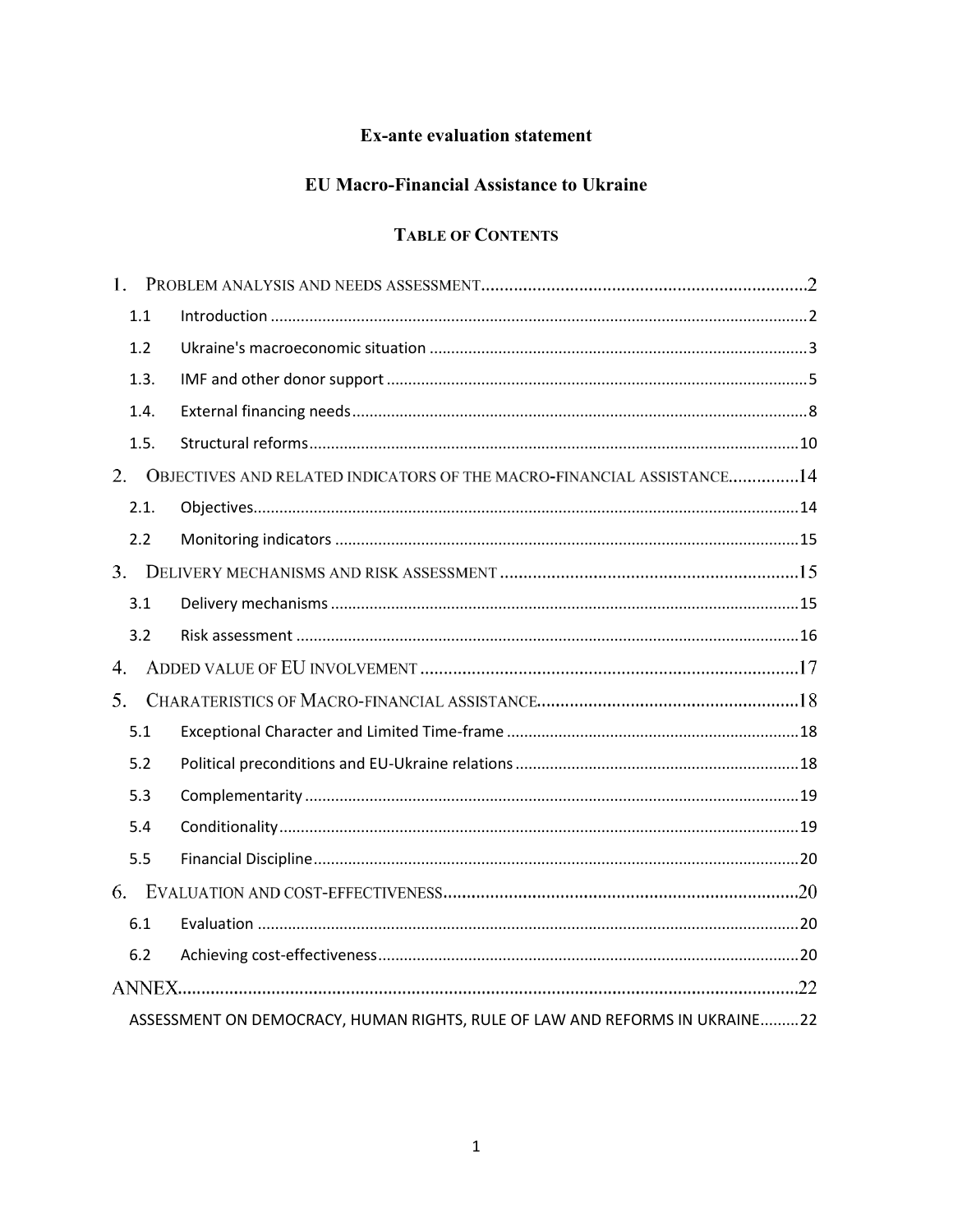#### 1. **PROBLEM ANALYSIS AND NEEDS ASSESSMENT**

#### <span id="page-3-0"></span>**1.1 Introduction**

Ukraine has been developing a strong partnership with the European Union since 2014, going beyond mere bilateral cooperation to evolve towards gradual political association and economic integration. The EU-Ukraine Association Agreement, which entered into force on 1 September 2017 and includes a Deep and Comprehensive Free Trade Area (DCFTA), is the main tool for bringing Ukraine and the EU closer together. In addition to promoting deeper political ties, stronger economic links and the respect for common values, the Agreement has provided a solid framework for pursuing an ambitious reform agenda, focused on the fight against corruption, an independent judicial system, the rule of law, and a better business climate. The EU has shown continuous support for these reforms, which are crucial for attracting investments, boosting productivity and lifting the standards of living in the medium term. Among other support instruments, the EU has supported Ukraine through five consecutive Macro-Financial Assistance (MFA) operations that totalled EUR 5 billion of loans in the period 2015-2021.

However, notwithstanding the strategic long-term political orientation and commitment to implementing reforms, Ukraine continues to face significant challenges. The risks from the current geopolitical tensions and the security concerns at the border with Russia have been rising steadily since mid-November. They have weighed heavily on investors' confidence, as evidenced by a steady outflow of capital and drain on official foreign reserves. The weakening of the hryvnia, despite continued interventions by the National Bank of Ukraine (NBU) in support of the domestic currency, and the de facto loss of access to capital markets for the government increase the risks to the macroeconomic outlook of Ukraine significantly. Moreover, since the outbreak of the COVID-19 pandemic, more than 3.8 million contaminations resulted in almost 100,000 deaths. The return to economic growth in 2021 was slow, driven primarily by the retail and construction sectors, and the outlook is surrounded by considerable risks. Inflation accelerated and reached 10% at the end of 2021. The growing geopolitical tensions at its border with Russia have had considerable knock-on effects on confidence, in particular of foreign investors. The national currency has lost 9% of its value relative to the USD since mid-November 2021, despite interventions by the National Bank of Ukraine for about USD 1.6 billion during the same period, thereby drawing down the stock of official reserves by 5.5%.

In this context, the yields on the Ukrainian government Eurobonds increased to prohibitive levels in mid-January 2022. Private financing of the underlying balance-of-payments gap of Ukraine is thus no longer available at sustainable terms. Based on the latest projections by the International Monetary Fund in their first programme review, concluded on 8 November and approved on 22 November 2021, the lack of access to capital markets would imply a widening of the country's funding gap by the equivalent of, at least, USD 2.5 billion in 2022. Moreover, the escalating geopolitical tensions are having a detrimental effect on Ukraine's already precarious economic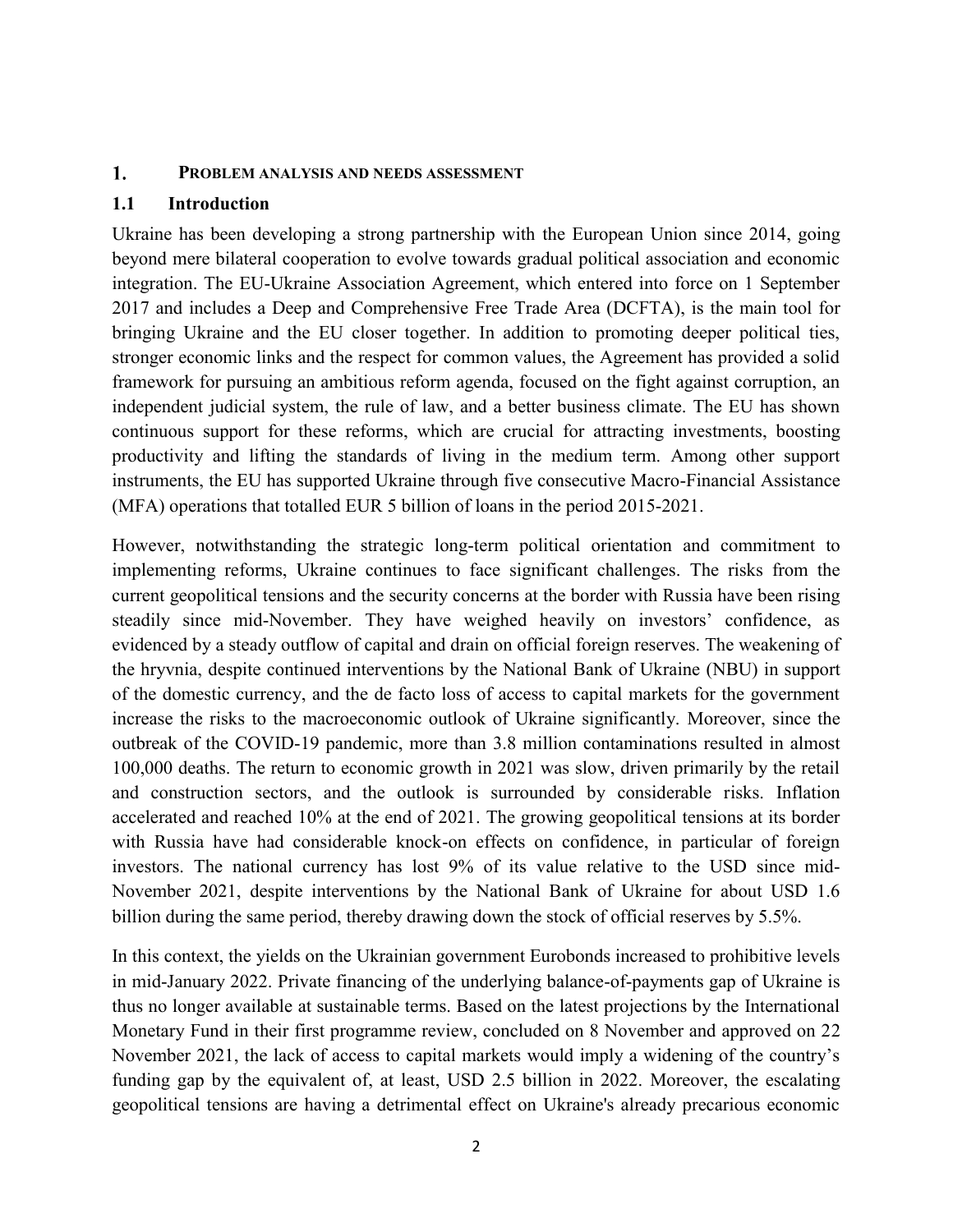and financial stability. Persistent security threats have already triggered a substantial outflow of capital. The negative impact on future investment, where Ukraine has been lagging behind regional peers already, further reduces the country's resilience to both economic and political shocks. Furthermore, the multiple threats that Ukraine currently is facing put a lot of pressure on state institutions to protect its citizens, which generates significant additional risks to the overall stability of the country and the broader society.

Against the backdrop of the loss of access to international capital markets due to the heightened geopolitical uncertainty and its impact on the economic situation in Ukraine, the Commission is submitting to the European Parliament and the Council a proposal to provide a new MFA of EUR 1.2 billion in the form of loans to foster stability in Ukraine.

The planned emergency MFA, put forward to provide swift support in a situation of acute crisis and to strengthen the resilience of the county, will have a duration of 12 months and include two disbursements. The release of the first tranche would occur swiftly after the approval of this proposal, upon entry into force of the Memorandum of Understanding (MoU) on specific structural policy measures, agreed between the European Commission on behalf of the EU and Ukraine. The disbursement of the second tranche would be linked to the continuous satisfactory implementation of both an IMF programme and the policy measures agreed in the MoU. The MoU underpinning this emergency macro-financial assistance operation is likely to focus on a limited number of feasible, short-term policy actions in the most urgent priority areas, such as strengthening economic resilience and stability, governance and rule of law, and energy. A subsequent, longer-term MFA could look beyond the immediate crisis and focus on a broader set of reform priorities. The implementation of the proposed operation is expected to go hand-inhand with the support under budgetary operations financed by the Neighbourhood, Development and International Cooperation Instrument (NDICI –Global Europe). The announced additional allocation of EUR 120 million in NDICI – Global Europe grants will be important to further strengthen Ukraine's state-building and resilience efforts. Moreover, the EU will work closely with Ukraine to follow up on their request for a subsequent, regular MFA operation when the situation stabilises.

As further elaborated in this Commission Staff Working Document accompanying the proposal, the Commission considers, based also on the assessment of the political situation made by the European External Action Service, that the political and economic pre-conditions for the proposed MFA operation are satisfied.

#### <span id="page-4-0"></span>**1.2 Ukraine's macroeconomic situation**

The return of Ukraine to economic growth in 2021 was rather slow. Following a less severe than expected recession of 4% only in 2020, Gross Domestic Product (GDP) contracted by 2.2% yearon-year in the first quarter of 2021. The second quarter rebound by 5.7% year-on-year was disappointing, given base effects with a corresponding severe contraction of 11.2% in the second quarter of 2020. Growth further decelerated to 2.7% year-on-year in the third quarter. The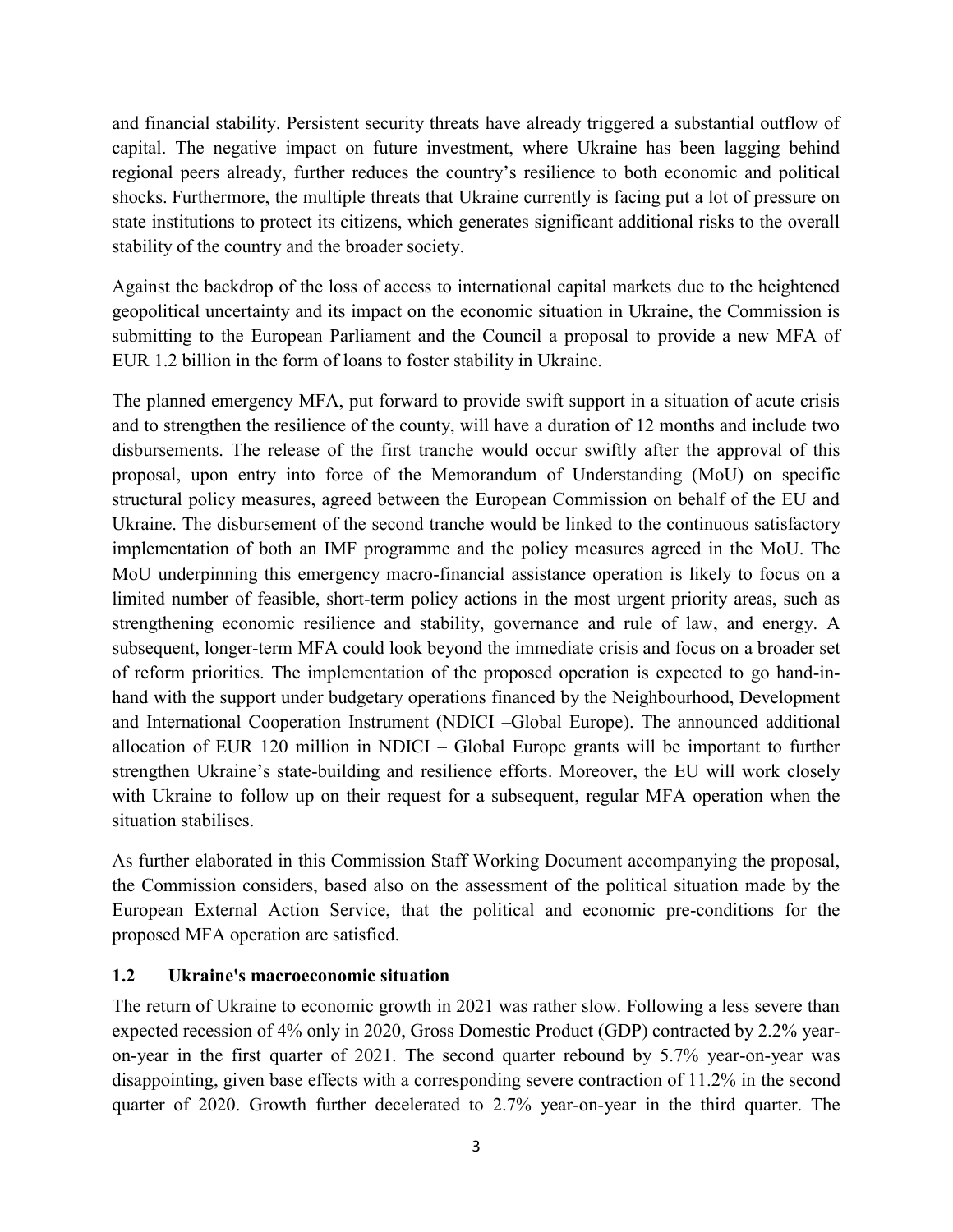growth of the index of key sectors' output slowed down to 2.3% year-on-year in July and the index even declined by 4.4% in September 2020. Following this soft patch, it subsequently expanded noticeably by more than 15% in the last months of 2021 compared to a year earlier. By end-November 2021, and relative to the same period of last year, early indicators suggest that industry  $(+1.3\%)$  and construction  $(+0.3\%)$  stagnated, while agriculture  $(+16.7\%)$  and retail (+11.4%) recovered more assuredly. Yet, whether this moderate rebound sufficed to reach the pre-COVID-19 GDP level by the end of 2021 is yet to be seen.

After an initial deterioration during the recession, unemployment started to decrease in the second quarter of 2021. The unemployment rate reached 10.5% in the first quarter of 2021, which was still 1.9 percentage points above its level a year earlier. Yet, the return to economic growth had an immediate impact in the second quarter, when the unemployment rate declined already to 9.9%. It further declined to 9.7% in the third quarter. Nominal wages moderated their annual growth from almost 30% in April 2021 to 19% in November 2021, when the average monthly wage reached EUR 460. The annual growth of wages in real terms accelerated to almost 20% in April 2021, which is well above developments in 2018 (+12.6% by year-end) and in 2019 (+9.8%). By end-November 2021, annual growth in real wages moderated to 8%.

Taking into account the growing money supply and the accelerating inflation, the National Bank of Ukraine increased its key policy rate by 400 basis points to 10% between June 2021 and January 2022. The growth rate of the supply of money in the broad sense (aggregate M3) accelerated to 32.7% in November 2020, before slowing down to 13.5% in August 2021, thanks to the policy rate hikes. Although an increase in the precautionary demand for money might have played a role, money supply factors, and in particular additional loans to the government, have also been instrumental, as suggested by the price dynamics. Consumer and producer prices inflation reached 10.0% and 62.2% year-on-year in December 2021, respectively, up from 5% and 14.5% a year earlier, and compared to an inflation target of 4% to 6%.

After a lasting stabilisation of the exchange rate and of the level of international reserves, an abrupt decline in investors' confidence started to reverse the stabilisation trend in November 2021. Earlier in the year, the gross international reserves at the NBU had continued to grow and had reached more than USD 31.6 billion (more than 5 months of imports) in August 2021, also thanks to the allocation of additional Special Drawing Rights (SDRs) by the International Monetary Fund (IMF) for USD 2.73 billion. The improved confidence in the economy was also reflected in the higher amounts of net central bank purchases of foreign currency amid a context of domestic currency appreciation. However, the trend started reversing already in November 2021, when the NBU had to intervene in the foreign currency market by buying back hryvnia for the equivalent of USD 940 million. The cumulative support measures in the first three weeks of 2022 reached another USD 730 million. Thus, the stock of official foreign reserves ofg Ukraine declined by 5.5% in response to the changed investors' perception. Meanwhile, the domestic currency has depreciated by 8% relative to mid-November and has been exchanging at 28.3 hryvnias for 1 US dollar in mid-January 2022, up from 26.1 hryvnias for 1 US dollar in mid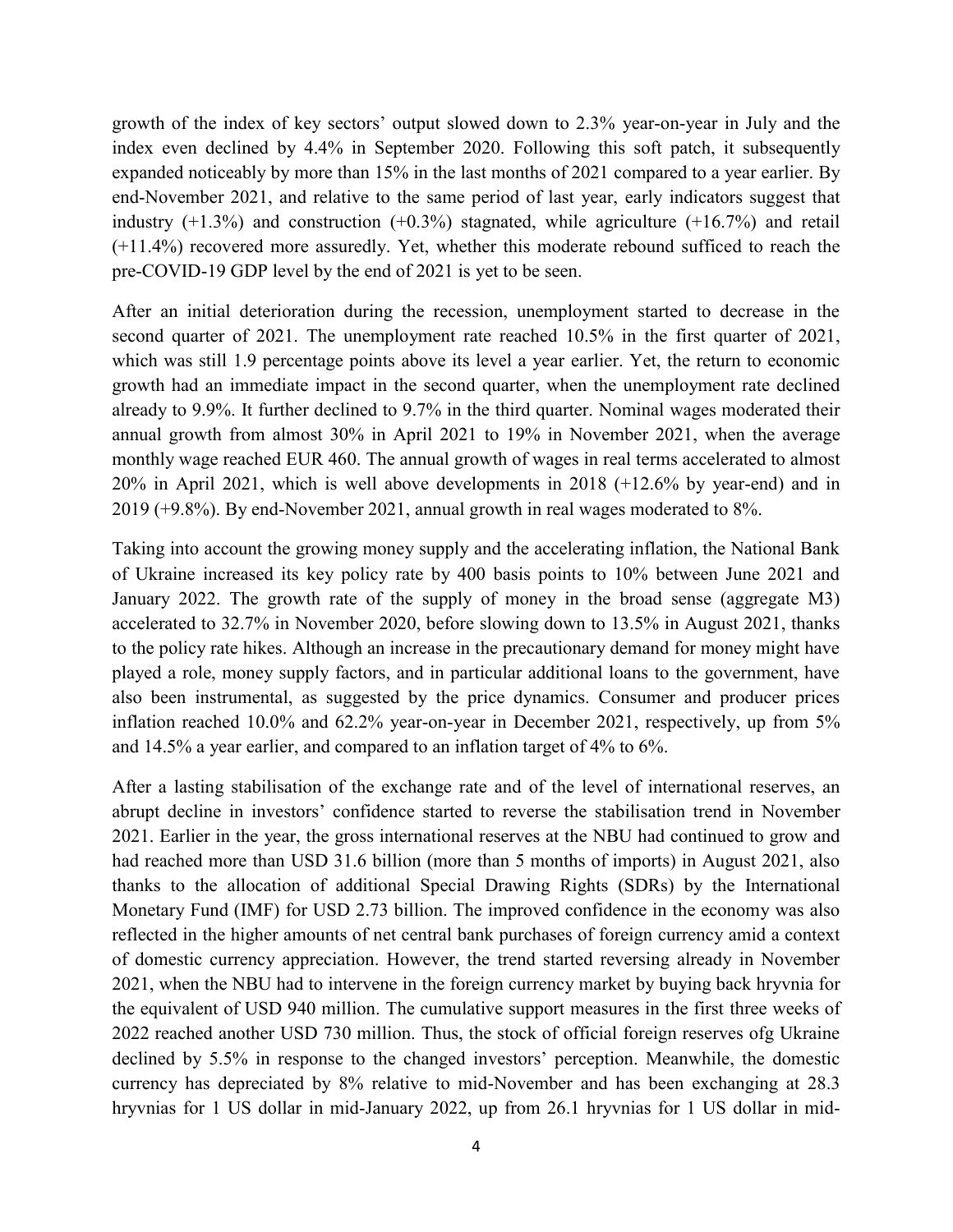November. In the current context of a gradual global tightening of financing conditions, and as an emerging market, Ukraine is also exposed to additional fragility stemming from a reassessment of global risks.

According to the central government's preliminary estimate, the 2021 public deficit stood at 3.1% of GDP in December, which is 2 percentage points better than initially planned. Public revenues increased by 24% year-on-year, which is 2.8 pps higher than planned, while public expenditure increased by 11% year-on-year, which is 1.5 pps less than planned. All of the expenditure increase reflects current spending, while public investment has stagnated. Based on data until end-August, the expenditure rise was particularly pronounced in healthcare (+32%), education (+26%) and state administration (+15%). Gross public debt reached 54.2% of GDP at the end of the second quarter of 2021, down from 60.8% at the end of 2020, largely reflecting a denominator effect.

International investors' perception of the sovereign risk remained volatile throughout 2021 and started worsening since mid-November, until Ukraine effectively lost access to international capital markets in January 2022. Against the backdrop of the protracted IMF first programme review, the yield on the EUR 1.25 billion Eurobond issued in January 2020 had deteriorated in the autumn of 2020 to almost 7% before stabilising below 5% in December 2020. Since then, it has increased again to 6.5% in November 2021 before reaching almost 10% on 18 January 2022. The yield on the USD-denominated Eurobond with remaining maturity of two years spiked to more than 20% on 19 January, before moderating slightly to 14.8% a few days later and compared to below 5% in early November 2021. This deterioration in the funding conditions implies that Ukraine no longer has access to international capital markets and cannot finance its external funding gap privately at sustainable rates.

Consistent with the resumption of economic growth, the significant 2020 current account surplus turned into a deficit in 2021. After a surplus of USD 5.3 billion in 2020, reflecting above all a strong demand compression as COVID struck, the current account registered a deficit of USD 830 million, or 0.5% of GDP, in January-August of last year. Exports and imports of goods rose by respectively 36% and 30% year-on-year, resulting in a merchandise trade deficit of USD 3 billion. The services balance, where exports and imports increased by respectively 12% and 21%, showed a surplus of USD 2.3 billion. Primary income turned into a significant deficit of USD 3 billion, as opposed to a surplus of USD 3.2 billion in January-August 2020, despite remittances surging by 18% to USD 8.9 billion. This development is driven by the significant widening in the deficit of the net investment income, in turn reflecting an improvement in the reinvested earnings by more than USD 5.2 billion relative to January-August 2020.

The stock of foreign direct investment recovered notably in the first half of 2021, with reinvested earnings being the primary driver. Fresh foreign equity stakes increased by less than USD 700 million in the first seven months of 2021. Yet, it is still encouraging that existing investors decided to re-invest their profits and incomes rather than repatriate them, for more than USD 4.7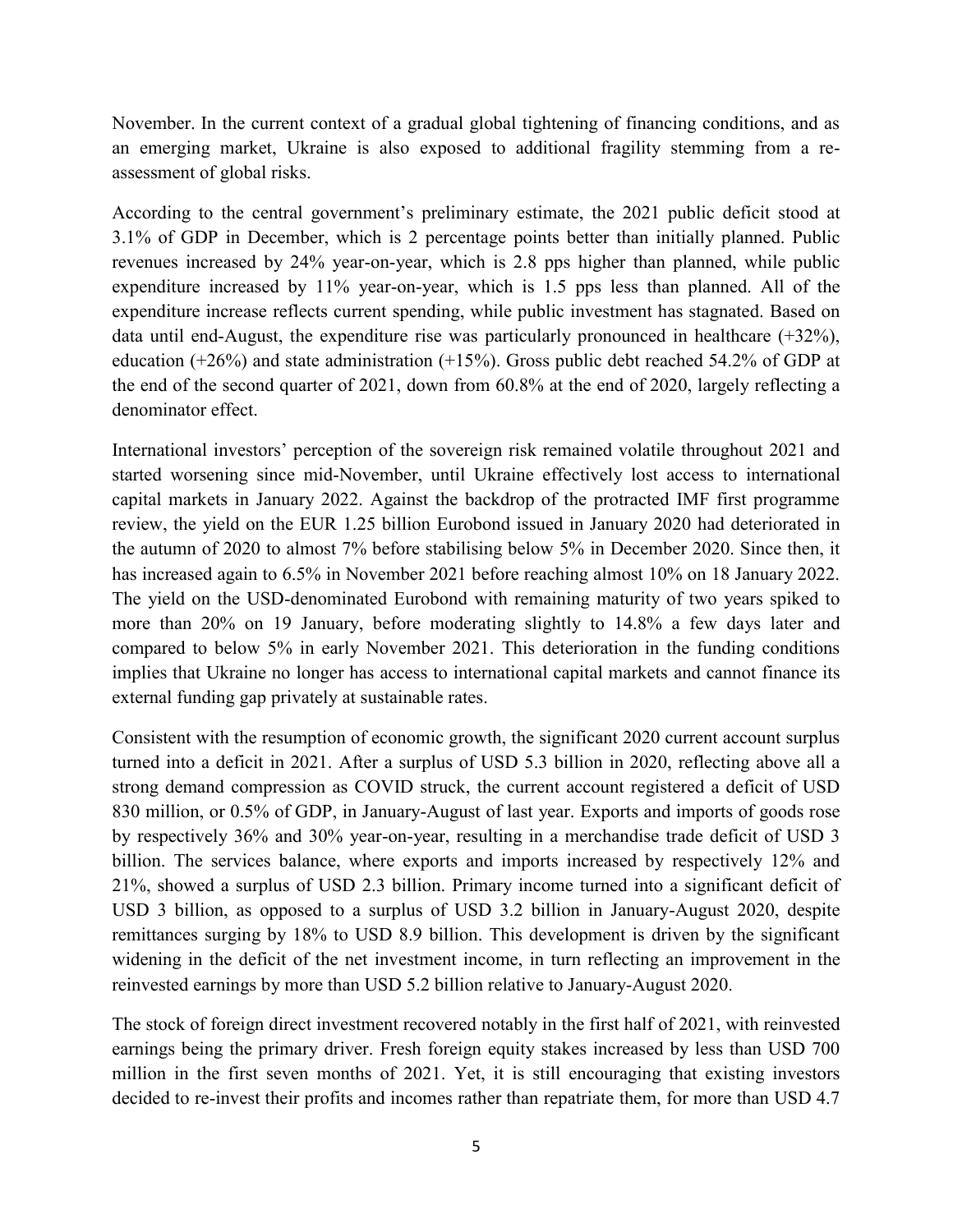billion. Portfolio investments also contributed towards a net capital inflow of USD 2.8 billion, though essentially due to investments into government debt. Other investments, mostly driven by the hoarding of foreign cash and by trade credits abroad, contributed to a net capital outflow by USD 6.5 billion. Including the effect of all other factors, and in particular, the allocation of additional SDRs by the IMF amounting to USD 2.73 billion in August, official reserves increased by USD 917 million in Jan-Aug 2021, as opposed to USD 1.5 billion during the same period a year earlier. They declined significantly in September as the country faced a peak in external debt repayments. Because of delays with official support, Ukraine used USD 1 billion from the new SDR allocation to repay external obligations in September. Moreover, the official reserves have been declining since mid-November 2021 due to cumulative foreign exchange interventions in support of the domestic currency for about USD 1.7 billion.

| <b>Ukraine</b>                                  | 2017    | 2018    | 2019    | <b>2020</b> | 2021 latest | <b>Dates</b>   |
|-------------------------------------------------|---------|---------|---------|-------------|-------------|----------------|
| Nominal GDP, USD millions                       | 112,202 | 130,844 | 154,136 | 155,495     | 168,315     | H1 annualised  |
| Nominal GDP per capita, USD                     | 2,639   | 3,095   | 3,666   | 3,650       | 3,980       | est 2021       |
| Real GDP, % change                              | 2.5     | 3.4     | 3.2     | $-4.0$      | 2.7         | Q <sub>3</sub> |
| Consumer price inflation, %, end of period      | 13.7    | 9.8     | 4.1     | 5.0         | 10.0        | December       |
| Consumer price inflation, %, average            | 14.4    | 11.0    | 7.9     | 2.7         | 7.7         | September      |
| Key monetary policy rate, %, end of period      | 14.5    | 18.0    | 13.5    | 6.0         | 10.0        | January'22     |
| Unemployment rate, LFS, %                       | 9.5     | 8.8     | 8.2     | 10.1        | 9.7         | Q <sub>3</sub> |
| General government balance, % of GDP            | $-1.4$  | $-1.9$  | $-2.2$  | $-5.4$      | $-3.1$      | December       |
| Public expenditure, % of GDP                    | 35.5    | 35.1    | 34.5    | 38.0        | 36.8        | Q <sub>2</sub> |
| Gross Public debt, % of GDP                     | 71.8    | 60.9    | 50.2    | 60.8        | 54.2        | Q <sub>2</sub> |
| Current account balance, % of GDP               | $-2.2$  | $-3.3$  | $-2.7$  | 3.6         | $-5.3$      | Q <sub>2</sub> |
| Official international reserves, USD billion    | 18.8    | 20.8    | 25.3    | 29.1        | 30.9        | December       |
| International reserves, months of imports       | 3.2     | 3.3     | 4.8     | 4.9         | 6.1         | December       |
| Gross external debt, % of GDP                   | 102.9   | 87.7    | 79.0    | 80.8        | 74.4        | Q <sub>2</sub> |
| Net foreign direct investment, % of GDP         | 3.3     | 3.4     | 3.4     | $-0.1$      | 4.6         | $Q^2$          |
| Source: National authorities, Commission staff. |         |         |         |             |             |                |

| Table 1: Ukraine – Selected macroeconomic indicators, 2017-2021 |  |  |  |  |
|-----------------------------------------------------------------|--|--|--|--|
|-----------------------------------------------------------------|--|--|--|--|

#### <span id="page-7-0"></span>**1.3. IMF and other donor support**

The IMF has been engaged in Ukraine with successive programmes since 2014, accompanied by EU MFA operations. Following a Stand-by Arrangement in 2014, the IMF approved a four-year Extended Fund Facility (EFF) programme of USD 17.5 billion for Ukraine in March 2015, out of which USD 8.4 billion were disbursed only. This programme was replaced in December 2018 by a Stand-by Arrangement (SBA) for a total of USD 3.9 billion, out of which USD 1.4 billion were disbursed. General political uncertainty and a divided parliament contributed to the poor track record with implementation of commitments. Following the 2019 parliamentary elections, the new government started negotiations on a new programme with the IMF.

On 7 December 2019, the IMF announced the conclusion of a staff-level agreement with the Ukrainian authorities on a new, three-year programme under the EFF for USD 5.5 billion. However, in 2020, the plans for a new EFF programme were superseded by an eighteen-month SBA that would allow for more policy flexibility in light of the COVID-19 crisis. Staff-level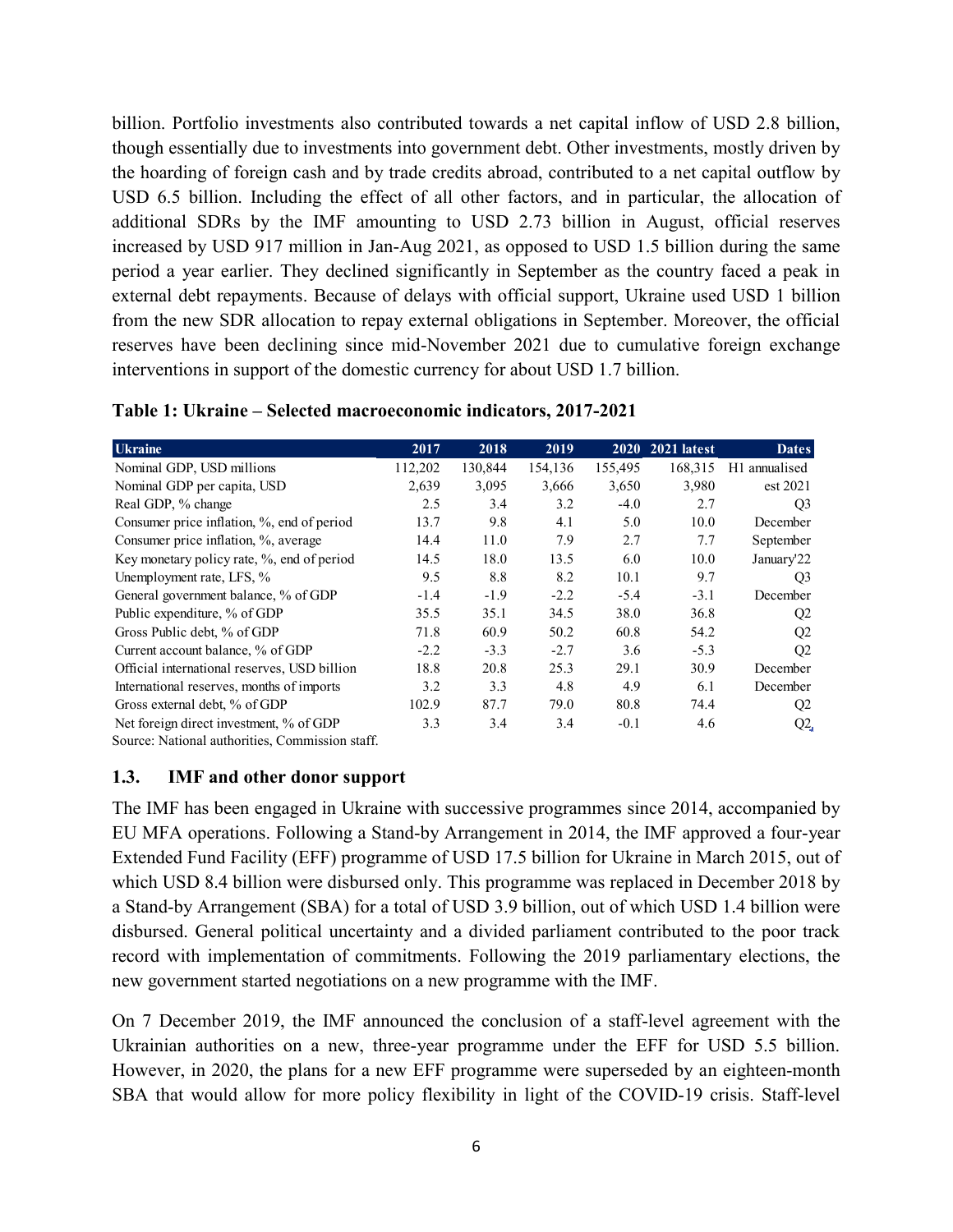agreement on this new SBA for about USD 5 billion was reached on 21 May 2020. Policies under the new arrangement focus on four priorities: (i) mitigating the economic impact of the crisis, including by supporting households and businesses; (ii) ensuring continued central bank independence and a flexible exchange rate; (iii) safeguarding financial stability while recovering the costs from bank resolutions; and (iv) moving forward with key governance and anticorruption measures to preserve and deepen recent gains. Following the successful implementation by Ukraine of the attached prior actions, the IMF Executive Board approved the new SBA on 9 June 2020 and disbursed the equivalent of USD 2.1 billion on the same day.

Ukraine's engagement with the IMF under the new programme has been slow and uneven. While Ukraine met the two structural benchmarks for the period up to end-August 2020 on time, there has been a lack of progress and even some evidence of backtracking in relation to crucial reforms in the areas of rule of law, the fight against corruption and governance of state-owned enterprises. This delayed the official start of the first IMF review mission to mid-December 2020. The engagement with the IMF was revigorated in the summer of 2021. A physical visit by the Minister of Finance to Washington in mid-July provided a push to the reform implementation momentum, which was backed also by a strong effort from the Rada.

The Executive Board of the IMF validated the first programme review on 22 November 2021, which paved the way for the immediate disbursement of the equivalent of about USD 700 million. Simultaneously, the Board also approved the extension of the current Stand-By Arrangement until end-June 2022. Two more programme reviews are planned. If these disbursements take place, the outstanding amount of IMF loans to Ukraine would reach the binding upper limit of 450% of Ukraine's SDR quota in the IMF. This means that the IMF would not be able to provide any *net* funding to Ukraine beyond the current programme.

As regards support to Ukraine from the World Bank, the Bank's commitments to the country have totaled more than USD 14 billion in about 80 projects and programmes since Ukraine joined the World Bank in 1992. The portfolio of projects supports improvements in basic public services that directly benefit citizens, in areas such as water supply, sanitation, heating, power, energy efficiency, roads, social protection, education and healthcare, as well as private sector development.

Since the beginning of the pandemic, the World Bank has provided Ukraine with a total of USD 2.3 billion in budget support and investment projects. Ukraine received two Economic Recovery Development Policy Loans (DPLs), each of USD 350 million, in June 2020 and December 2021. The second loan complements additional financing of USD 150 million for the Emergency COVID-19 Response and Vaccination Project, approved on 10 December 2021. The DPLs support key reforms in Ukraine, notably i) fostering de-monopolization of the economy and strengthening the anti-corruption institutions; (ii) strengthening land and credit markets, including access to finance for small farmers; and (iii) bolstering the social safety net for the vulnerable elderly population to cushion the impact of the COVID-19 pandemic.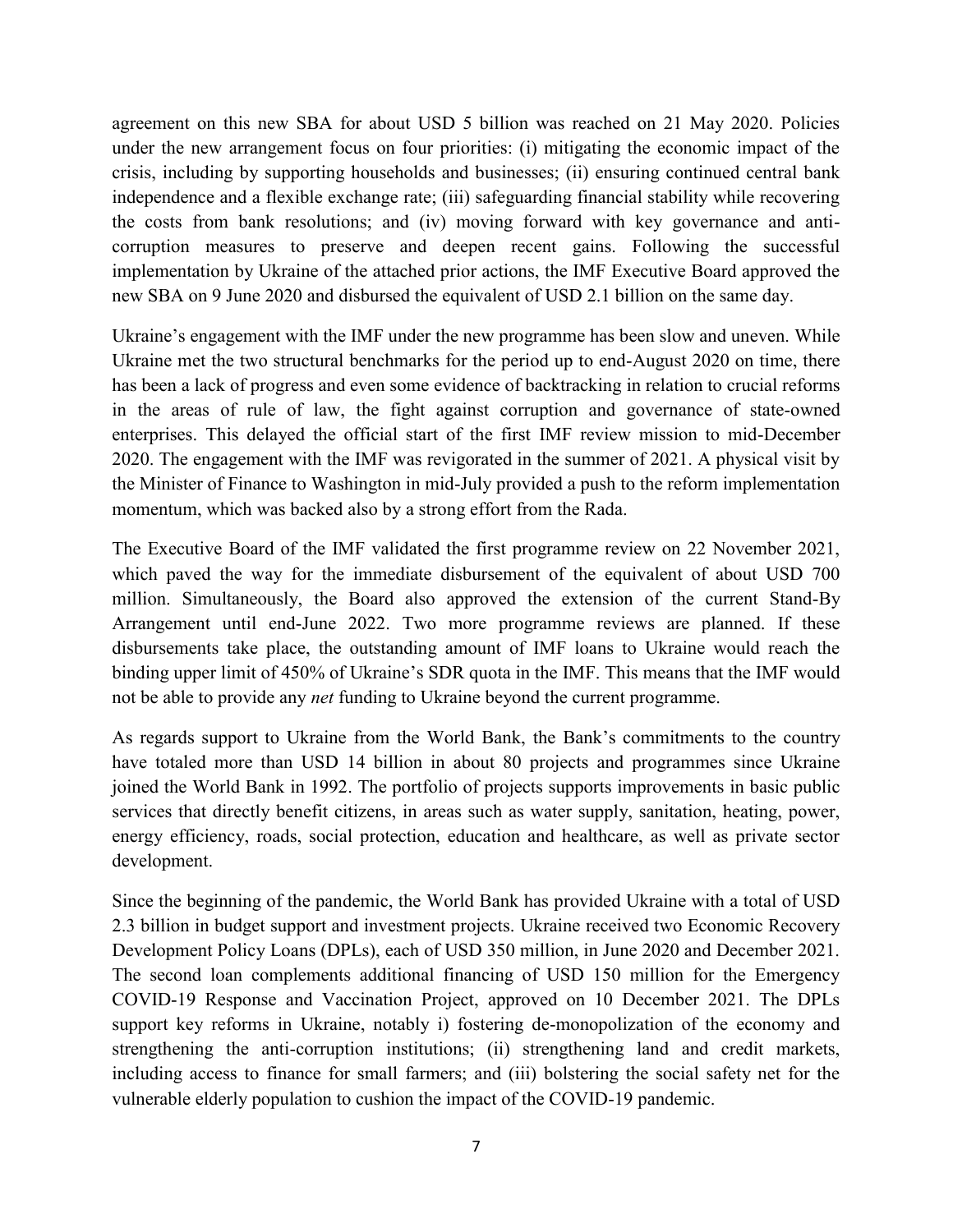In turn, the EU has stepped up its assistance since the events of 2013/2014 and the security situation in and around Ukraine, underlining the importance it attaches to common fundamental values and respect for Ukrainian stability, sovereignty and territorial integrity.

The EU financial support *via* the programmes of the **2014–2020** Multi-annual Financial Framework provided EUR 1.565 billion bilateral financial and technical assistance under the European Neighbourhood Instrument (ENI) to support Ukraine's stabilisation and reform process in areas such as the fight against corruption, judicial and public sector reforms, economic and private sector development, energy reforms as well as support to civil society organisations. A specific allocation under ENI was also made to support the COVID-19 response in 2020 (a support package of more than EUR 190 million covering both the health crisis and socioeconomic relief). In addition to ENI, Ukraine benefits from different cooperation projects at regional level in a wide range of fields, and of assistance under specific EU instruments, for instance the Instrument contributing to Stability and Peace (IcSP) or the Instrument for Democracy and Human Rights (EIDHR).

The new Multi-annual Financial Framework **2021-2027** will continue the bilateral assistance to Ukraine under the heading "Neighbourhood, Development and International Cooperation Instrument – Global Europe" (NDICI-Global Europe), which streamlines a number of previous financial instruments within one broad geographical and thematic instrument. The Multi-annual Indicative Programme for the seven years prioritizes the areas of economy, rule of law, climate resilience, digital transformation, support to civil society and response to conflict.

The Annual Action Plan **2021** financed under NDICI-Global Europe was adopted on 15 December 2021 for the total commitment of EUR 141 million to support border management, media democracy and fight against disinformation, and reform of the Public Administration. Moreover the Technical Cooperation Facility 2021 supports institutional and administrative capacities of the Ukrainian public authorities to implement reforms and commitments under the Association Agreement (and DCFTA) and EU agreements. The Commission has recently announced that (in conjunction with the emergency MFA) to strengthen Ukraine's state-building and resilience efforts, another EUR 120 million will be allocated to Ukraine this year.<sup>1</sup>

In addition to policy-based support, Ukraine also benefits from substantial project-based loans from the European Bank for Reconstruction and Development (EBRD) and the European Investment Bank (EIB), among others.

As of end-November 2021, the cumulative EBRD investment since 1991 reached EUR 16 billion, with a private sector share of 48% in the portfolio. The current portfolio amounts to EUR 4.1 billion, out of which EUR 2.4 billion are actually realised, distributed across 203 projects.

 $\overline{\phantom{a}}$ 

<sup>1</sup> https://ec.europa.eu/commission/presscorner/detail/en/STATEMENT\_22\_545.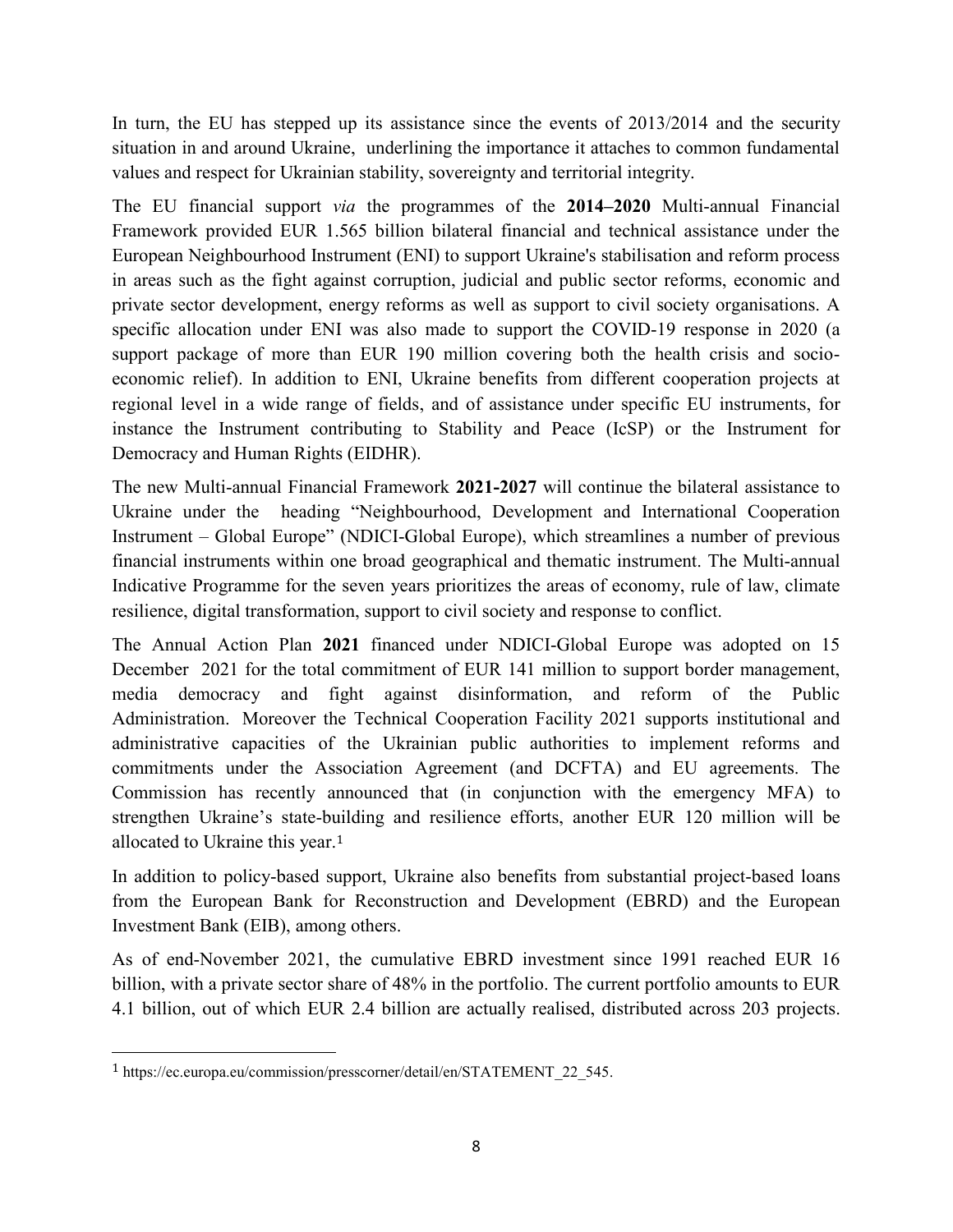56% of these investments are in the area of sustainable infrastructure, 32% in industry, commerce and agrobusiness, with the remaining 12% supporting financial institutions. Annual investment by the EBRD fluctuates between EUR 500 million and EUR 1 billion and involves an average of 30 projects.

<span id="page-10-0"></span>The EIB has been active in Ukraine since 2007. It operates in the country in line with the European Neighbourhood Policy (ENP), the Eastern Partnership (EaP) and other EU bilateral agreements. Its operations make a particularly strong contribution to the labour market, preserving existing jobs and creating new opportunities. EIB operations focus on financing transport, small and medium-sized enterprises (SMEs), energy efficiency as well as municipal and social infrastructure. Since the start of its activities in Ukraine, he EIB has committed more than EUR 1.9 billion to support small and medium companies and EUR 3.6 billion to support the public sector. Lately, the EIB has been working actively to improve the absorption rate of its commitments, as actual disbursements are less than 30% of commitments.

## **1.4. External financing needs**

In its November 2021 update of its projections of the balance of payments (BoP), general government finances and gross external financing requirements of Ukraine, the IMF estimates an overall financing gap of USD 2.6 billion for 2022. The underlying balance of payments gap that results from private international transactions is estimated at USD 3.6 billion. Given the high amount of accumulated official reserves, the IMF allows for a reduction in the stock of reserves throughout 2022 by USD 1 billion, which explains the difference between the underlying balance of payments gap and the estimated financing gap. As of November 2021, the IMF considered that this financing gap was fully funded with available official financing. In particular, the IMF itself would contribute USD 2.3 billion, with the remaining USD 0.3 billion coming from other international donors. At the time, the projections did not include any official contribution by the EU.

| in USD billion                 | 2020   | 2021 | 2022 |
|--------------------------------|--------|------|------|
| Financing gap                  | 3.4    | 2.8  | 2.6  |
| Underlying BOP gap             | $-0.4$ | 2.2  | 3.6  |
| Official reserves accumulation | 3.8    | 0.6  | $-1$ |
| Available official financing   |        |      |      |
| from the IMF                   | 2.1    | 0.7  | 2.3  |
| from the EU                    | 1.2    | 0.7  | 0    |
| from other institutions        | 0.1    | 1.4  | 0.3  |
|                                |        |      |      |
| Memo:                          |        |      |      |
| Capital market access          | 4.6    | 1.8  | 2.5  |
| Gross international reserves   | 29.1   | 29.7 | 28.7 |

| Table 2: Ukraine – Financing Gap in USD billion, 2020-2022 |  |  |  |  |  |  |
|------------------------------------------------------------|--|--|--|--|--|--|
|------------------------------------------------------------|--|--|--|--|--|--|

Source: IMF projections.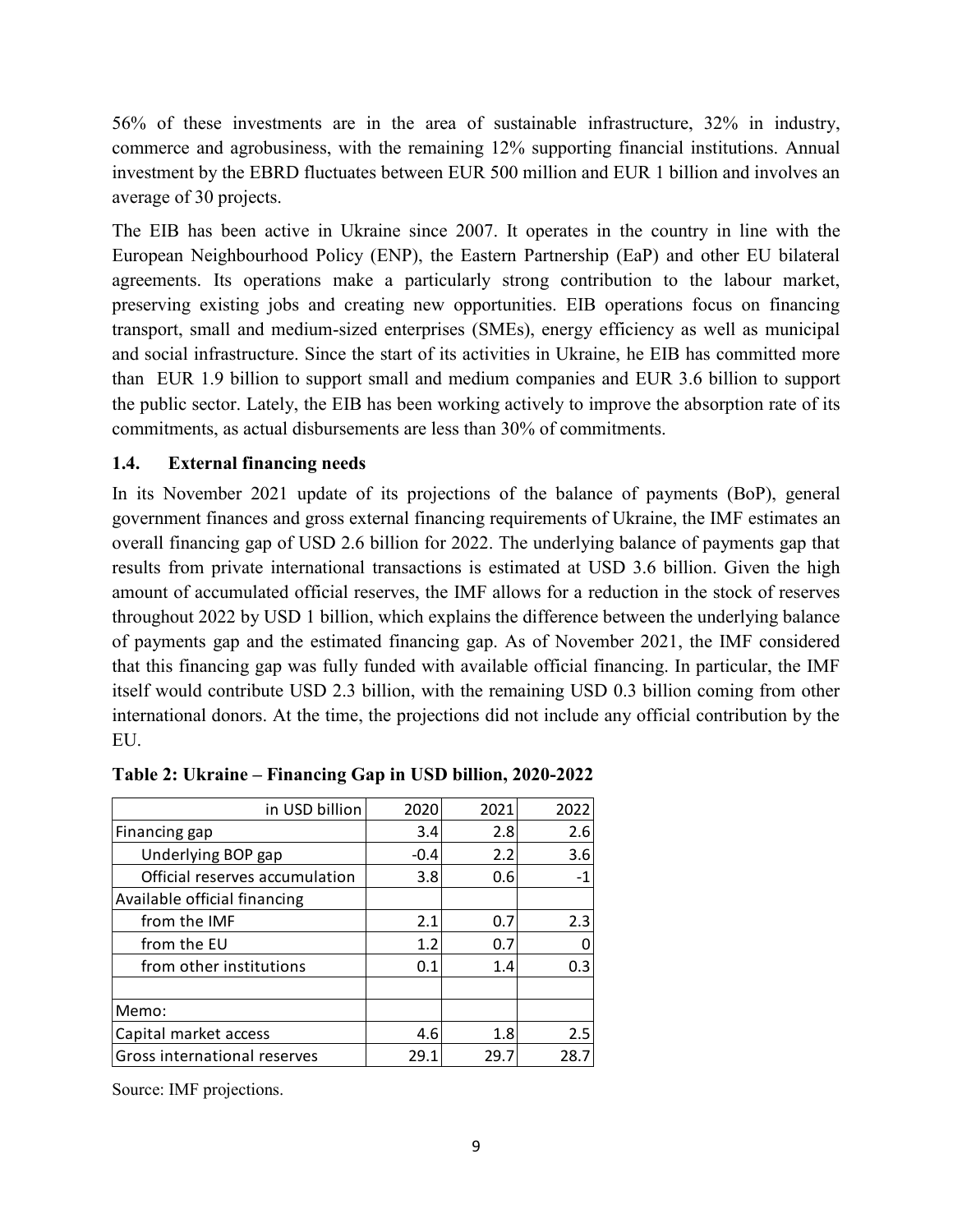However, the change in foreign investors' sentiment since November 2021 and the sell-off of domestic currency holdings question the validity of two critical assumptions. First, the loss of market access, as evidenced by the hike of the Eurobond government yields to prohibitive levels in mid-January, implies that the assumed market funding of the government's funding needs for USD 2.5 billion will not materialize. Hence, the financing gap widens by this same amount, which is unfunded as of today. Second, should the loss of confidence by foreign investors persist, the contraction in the official foreign reserves would exceed the projected USD 1 billion reduction. Indeed, the National Bank of Ukraine has intervened already in the first three weeks of January 2022 for about USD 750 million. Should the trend persist, the reduction in the international reserves that had been projected to take place over the course of one year could instead take only one month to materialise. Without a notable improvement in the confidence of foreign investors and domestic currency holders, the financing gap could even widen by much more than USD 2.5 billion.

Assessing financing needs is surrounded by an unusual degree of uncertainty at the current juncture. From the point of view of government finances only, Ukraine faces a USD 2.5 billion of external debt redemptions in the course of 2022, with the largest one-time payment of USD 1 billion on 1 September (Eurobond maturity). The remaining redemptions are split relatively evenly throughout the year. The reserve liquidity available to the State Treasury is currently estimated at the equivalent of USD 2 billion, out of which 60% is in foreign currency. Without access to international capital markets, the government of Ukraine would have to rely primarily on the domestic banks to finance its deficit. This, however, could result in a further drain on the official reserves, thereby de facto widening the external financing gap beyond USD 2.5 billion. While the government could use the avilable liquidity reserve of USD 2 billion, a sizable impact on the stock of official reserves could potentially further weigh on international confidence. This emergency MFA responds to the new situation in the external financing gap of Ukraine and aims at stabilising both the level of official reserves and investors' sentiment.

The proposed MFA operation of EUR 1.2 billion would cover almost half of the USD 2.5 billion by which the external financing gap has widened as a result of the loss of access to international capital markets. The level of MFA support is justified by the exceptional crisis context in Ukraine. Moreover, it is is in line with the conclusions of the ECOFIN Council of 8 October 20022, which specified that "[…] for candidate countries (countries which have signed Europe or Association Agreements with the EU) and European countries which are concerned by the Stabilization and Association process (countries which have signed, or are expected to sign, Stabilisation and Association Agreement), the maximum Community involvement may amount to as much as 60% of the country's residual financing needs over and above contributions from multilaterals."

 $\overline{\phantom{a}}$ 

<sup>2</sup> https://data.consilium.europa.eu/doc/document/ST-12592-2002-INIT/en/pdf.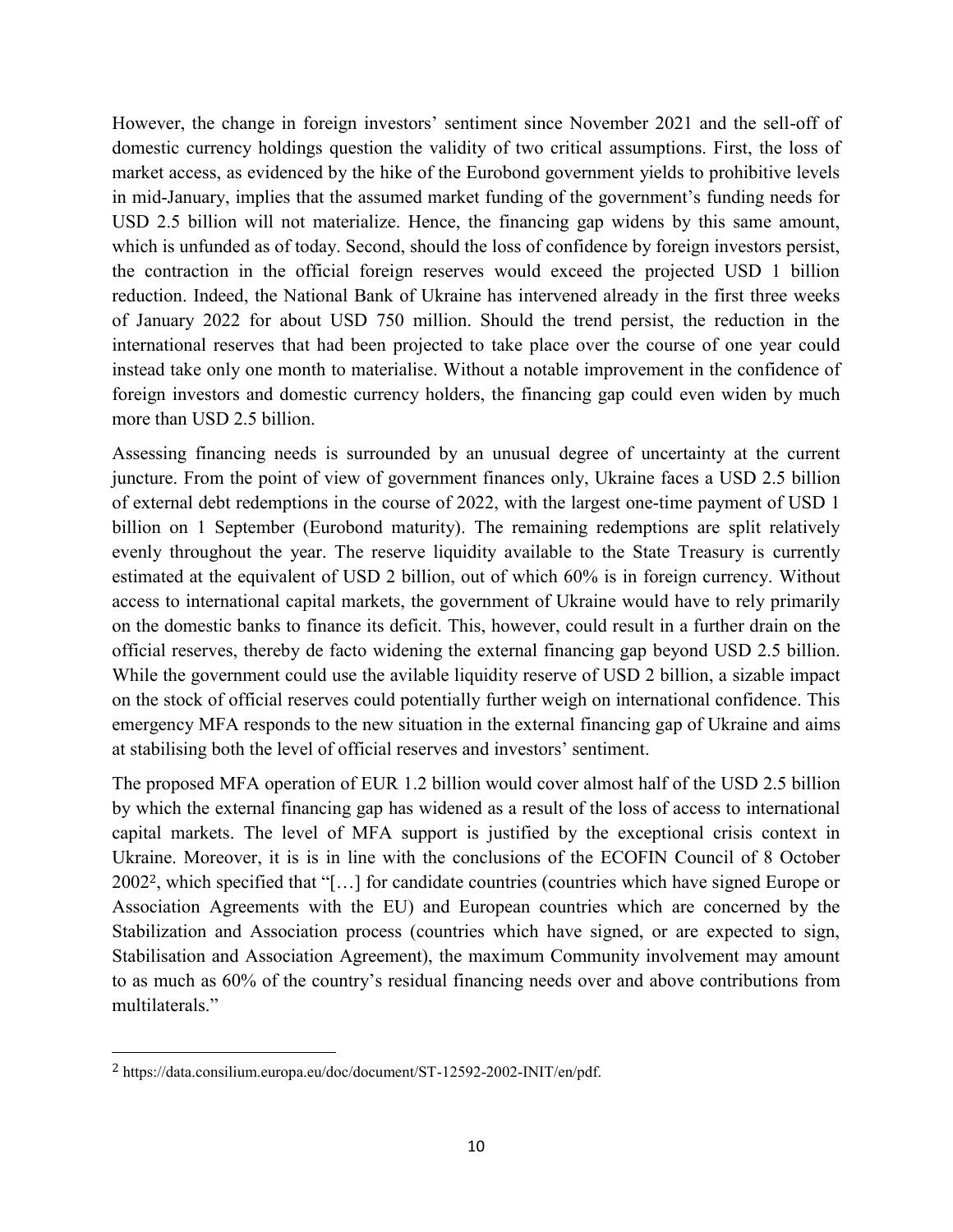#### **1.5. Structural reforms**

Since the political transition in 2014, Ukraine embarked on an ambitious and wide-ranging reform programme. This programme has been supported by large-scale financial and technical assistance provided by the EU and other multilateral and bilateral partners. Following the initial strong reform impulse, however, progress has become uneven, which impacted not only on the pace of economic recovery but also on the implementation of the financial support programmes for the country.<sup>3</sup> The main obstacles to faster reform implementation were the complex domestic political environment, the lack of political will among some of the decision-makers to implement ambitious reforms in certain sectors, and the opposition by vested interests some of which continue to exert influence on policy-making in the country.

Despite these challenges, Ukraine managed to push through reforms in a variety of sectors. Here is an overview of the recent reform efforts, with a focus on those supported by the MFA operations that have been implemented over the last years.

Governance reforms resulted in the set-up of new **anti-corruption** institutions: the National Anti-Corruption Bureau (NABU), the National Agency for the Prevention of Corruption (NAPC), the Specialised Anti-Corruption Prosecutor Office (SAPO) and the High Anti-Corruption Court (HACC). After a difficult start, these institutions have started to prove their effectiveness: in the last two years, the HACC issued 45 decisions in cases investigated and prosecuted by NABU and SAPO respectively, 80% of which led to convictions for bribery, embezzlement of public funds, abuse of office and other corruption offenses<sup>4</sup>. The most recent legislative changes in this field aimed at strengthening the institutional independence of NABU and enhancing the credibility of the selection process of its head.

In spite of reform efforts since 2016, the current **judicial system** suffers from very low levels of public trust due to systemic corruption, low efficiency of the courts, poor management of resources and insufficient transparency. This is considered as a key impediment to investment and economic growth. The recently adopted laws adress two key judicial self-governance bodies, namely the High Council of Judges (through integrity vetting) and the High Qualification Commission of Judges that pre-selects judges for Ukrainian courts. However, challenges remain, including in the Constitutional Court. The attestation of prosecutors at both regional and local levels has been recently carried out; however, some 2000 cases challenging the attestation are pending in various courts.

Important measures were launched in order to improve **corporate governance and transparency of state-owned companies and banks.** For instance, their supervisory boards

 $\overline{\phantom{a}}$ 

<sup>&</sup>lt;sup>3</sup> This effect was evidenced by the the non-disbursement of the final loan instalment from the MFA III operation (2015-18) and delays in IMF programme reviews.

<sup>4</sup> IMF Staff report for the first review under the SBA, November 2021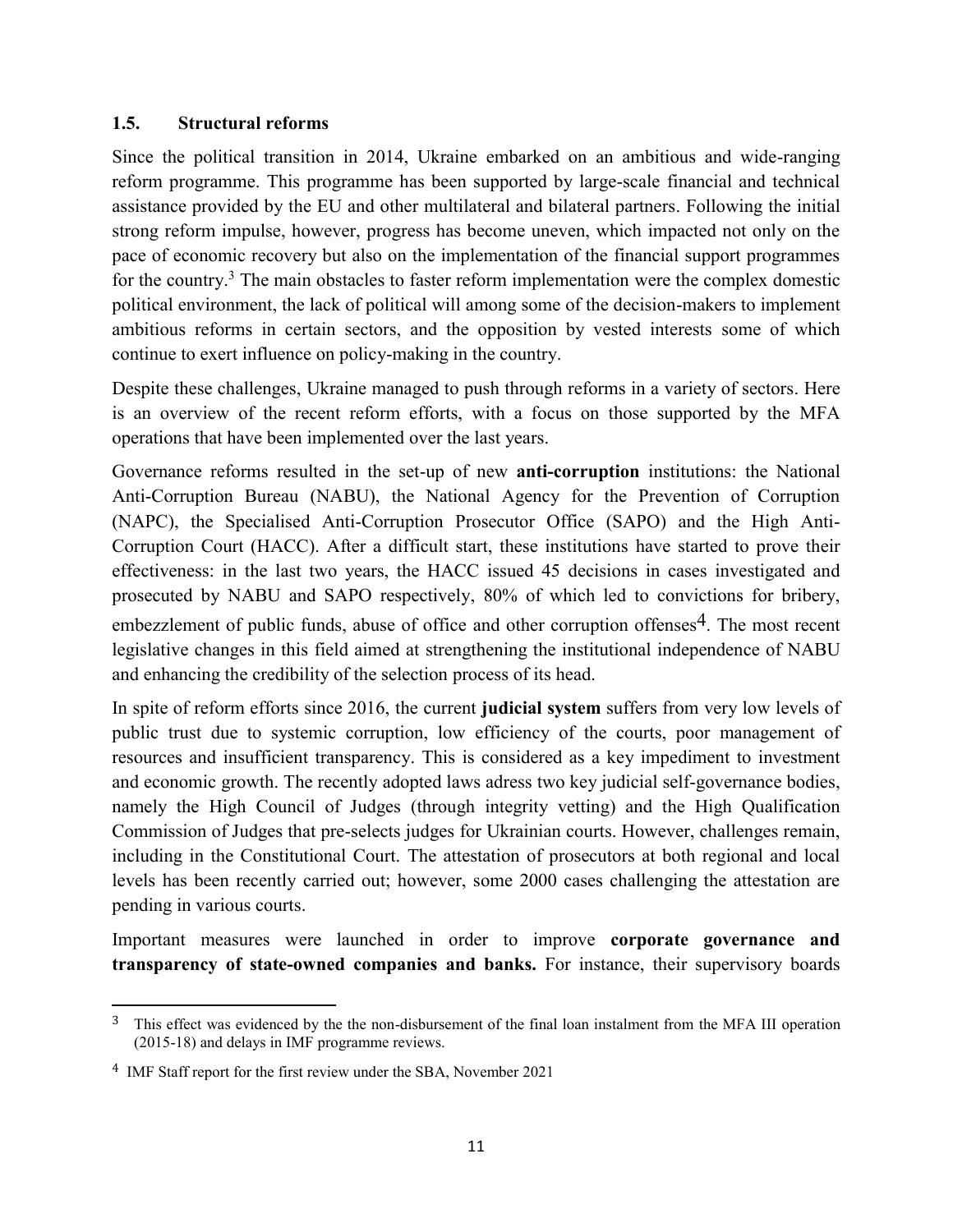have been granted appropriate powers and are required to have a majority of independent members, to be selected on a competitive and transparent basis. However, the adherence to the corporate governance framework has worsened.

The **energy sector** also witnessed comprehensive reforms, aimed at introducing the liberalised gas and electricity market model inspired by the EU Third Energy Package. Ukraine transposed the majority of the relevant EU gas and electricity-related sector acquis in 2015-17. This legislation provided, inter alia, for a stronger role of the market in the energy sector, for unbundling generation and supply from its transmission and distribution and for strengthening of the energy regulator. A number of issues hamper the functioning of and competition in the market. In view of the recent international energy price hikes, mounting debts and payment arrears in both gas and electricity sector are of particular concern. Secure and competitive provision of energy, which is of key importance for the resilience of the economy, remains a challenge.

In the area of **public finance management**, the track record is rather favourable. New laws adopted in 2018 improved the fiscal governance by introducing medium-term budgeting and by strengthening programme-based budgeting. The State Tax Service and Customs Service, created in 2018 and effectively reorganised in 2019 and early 2020, are now fully operational, even though the quarantine conditions have not allowed yet for an open and transparent selection of their senior management. More recent actions in this area included, inter alia, enhancing the VAT monitoring system based on risk management, developing the methodology of electronic tax audit and and the use of new IT solutions in customs. To improve tax compliance, the authorities started the gradual deployment of electronic software tax registrars in 2020, to be fully adopted by all businesses by 2025. At the same time, the State Fiscal Service, considered as an old-style tax police with a disruptive effect on business, has been replaced by the recently established Bureau for Economic Security.

In the **social domain**, a reform of healthcare financing aims at improving its efficiency and quality of services, under the principle "the money follows the patient" A new institution, the National Health Service of Ukraine has been established, which concludes contracts with healthcare providers for the provision of healthcare services. Another central agency has been created to deal with centralised procurement of medicines. Other major actions in the social field concerned, intrer alia, providing social benefits and integration measures for some 1.4 million of internally displaced persons following the Donbas war; and improved targeting of the Household Utility Subsidies.

While structural challenges needs to be addressed, this emergency MFA operation will primarily focus on reforms that addresses the current crisis and are realistic within the operation's one-year availability period. Focus areas may include economic resilience, governance and the rule of law, and energy sector. The detailed list of structural actions supported by the MFA will be agreed with the Ukrainian authorities after the adoption of the MFA decision.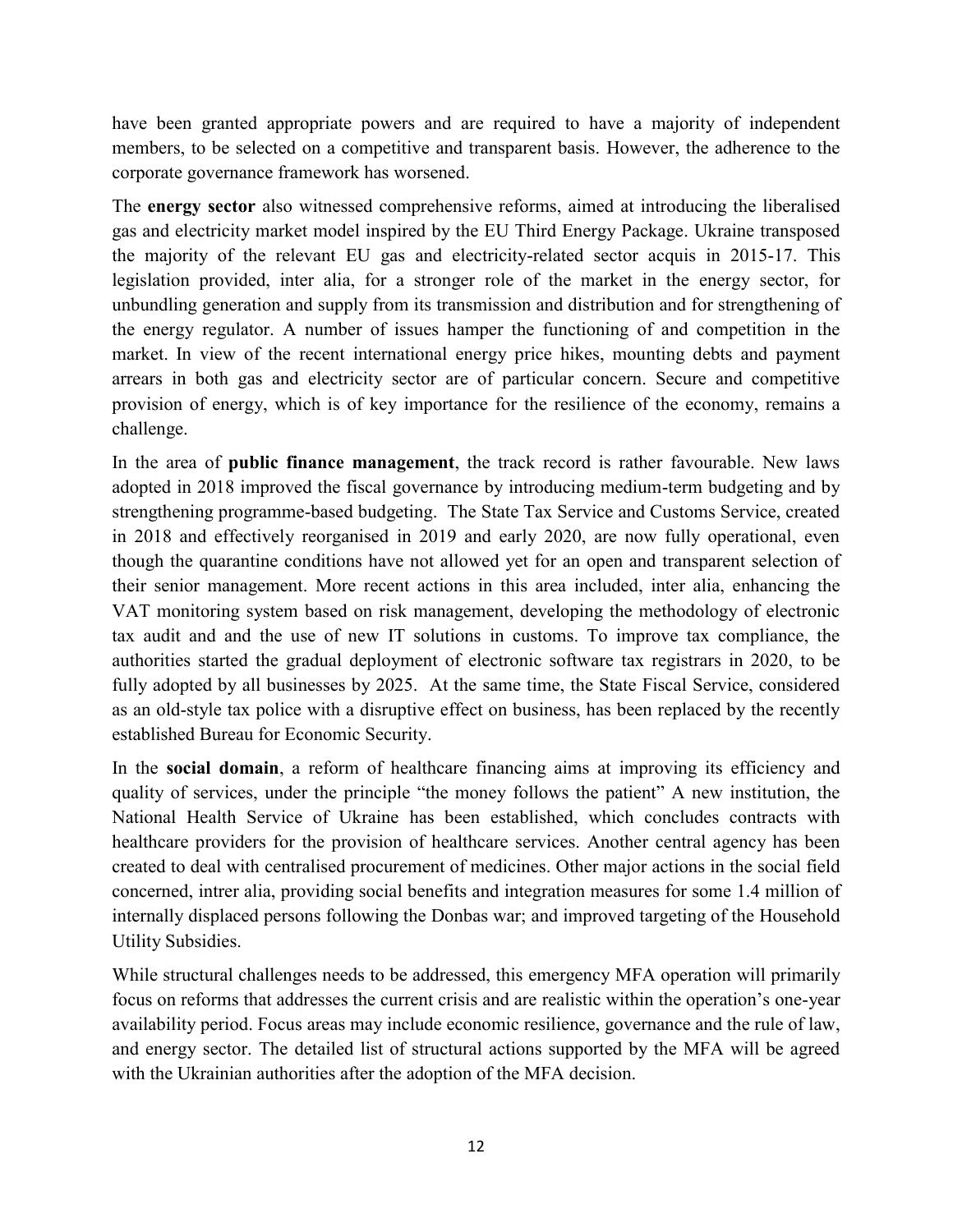#### **2. OBJECTIVES AND RELATED INDICATORS OF THE MACRO-FINANCIAL ASSISTANCE**

## <span id="page-14-0"></span>**2.1. Objectives**

The objectives of the proposed MFA operation are to:

- i) Contribute to covering the external financing needs of Ukraine in the context of a sizeable external financing gap and the current lack of access to external capital markets due to a significant increase in geopolitical tensions and security concerns at the border with Russia.
- ii) Support structural reform efforts aimed at restoring external stability, improving overall macroeconomic management, strenghening economic governance and transparency, improving the conditions for sustainable growth and strengthening the resilience of the country.
- iii) Facilitate and encourage efforts by the Ukrainian authorities to implement measures identified under the EU-Ukraine Association Agreement and in the context of bilateral cooperation programmes (including capacity-building), support regulatory convergence and economic integration with the EU and strengthen the EU's economic policy dialogue with the authorities.

## <span id="page-14-1"></span>**2.2 Monitoring indicators**

The fulfilment of the objectives of the assistance will be assessed by the Commission, including in the context of the ex-post evaluation (see below), on the basis of the following indicators:

- i) Progress with macroeconomic and financial stabilisation, notably by assessing the track record of implementation of the IMF-supported programme.
- ii) Progress with the implementation of structural reforms, notably the specific policy actions to be identified as conditions for disbursement of the assistance, which will be included in a Memorandum of Understanding to be negotiated between the Commission and the Ukrainian authorities.

#### **3. DELIVERY MECHANISMS AND RISK ASSESSMENT**

# <span id="page-14-2"></span>**3.1 Delivery mechanisms**

The MFA operation under consideration is expected to cover part of the residual financing gap for the 2022-2024 period and would amount to a maximum of EUR 1.2 billion. The Commission proposes to provide the assistance in the form of medium-term loans. Given the proposed size of the operation, the Commission is considering releasing the assistance in two instalments. The first instalment will be released upon the signature and entry into force of the relevant documents (the Memorandum of Understanding and the Loan Facility Agreement) and will be conditional upon a satisfactory track record of implementation of the programme agreed between Ukraine and the IMF. The disbursement of the second instalment will be also conditional on a positive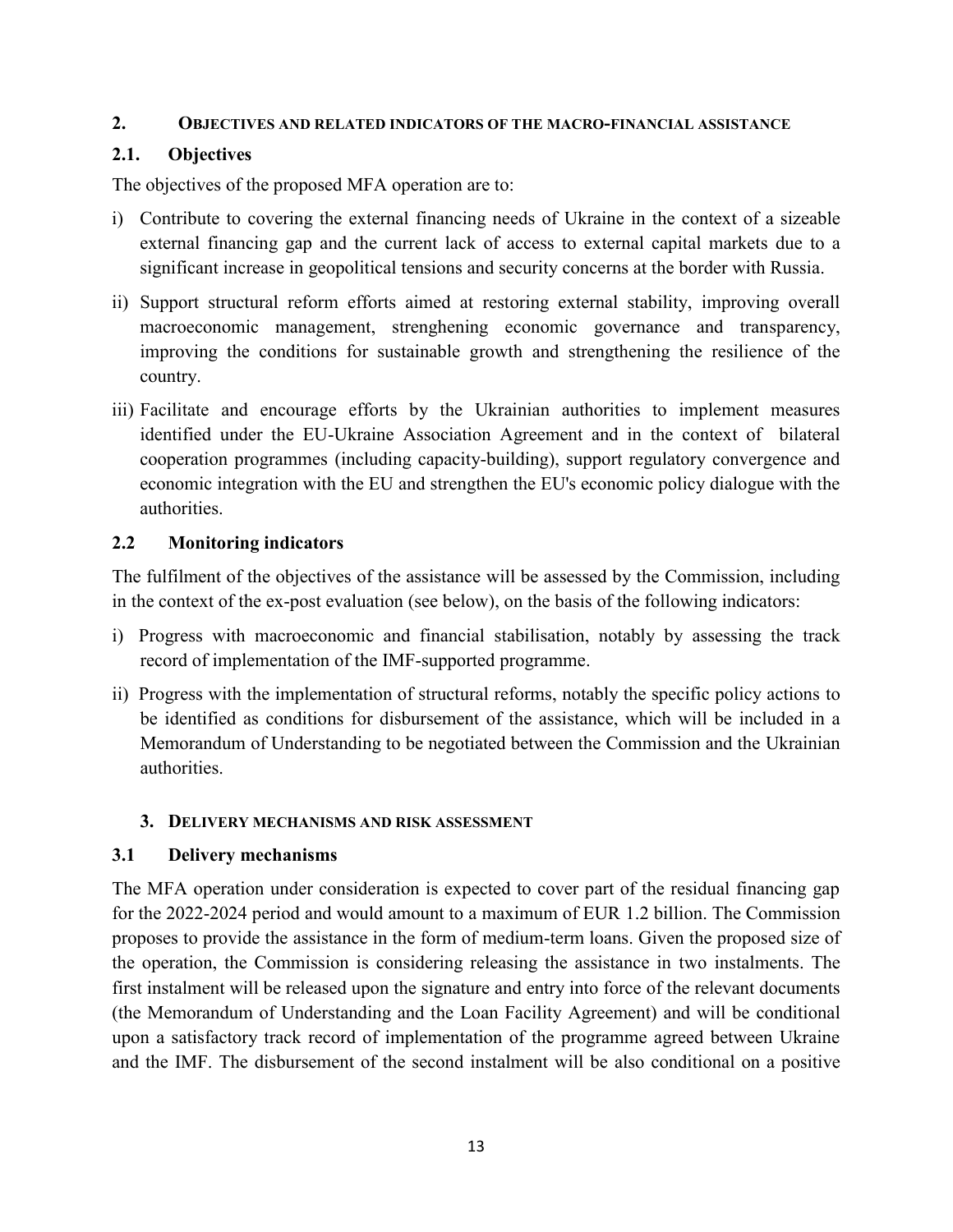assessment of progress made with respect to a number of macroeconomic and structural adjustment measures.

MFA is an untied and undesignated macroeconomic support instrument, which helps the partner meet its external financing needs, and may contribute to alleviating budgetary financing needs. The funds would be paid to the Central Bank of the partner. Subject to provisions to be agreed in the Memorandum of Understanding, including a confirmation of residual budgetary financing needs, the funds may be transferred to the Ministry of Finance of the partner as the final beneficiary.

## <span id="page-15-0"></span>**3.2 Risk assessment**

There are fiduciary, credit, policy and political risks related to the proposed MFA operation.

There is a risk that the MFA, which is not dedicated to specific expenses (contrary to project financing, for example), could be used in a fraudulent way. In general terms, this risk is related to factors such as the quality of management systems in the central bank and the ministry of finance, administrative procedures, control and oversight functions, the security of IT systems and the appropriatedness of internal and external audit capabilities.

To mitigate the risks of fraudulent use, several measures will be taken. First, the Loan Agreement will comprise a set of provisions on inspection, fraud prevention, audits, and recovery of funds in case of fraud or corruption. Also, the assistance will be paid to a dedicated account of the National Bank of Ukraine.

Moreover, in line with the requirements of the Financial Regulation, the Commission services have carried out an Operational Assessment of the financial and administrative circuits of Ukraine in order to ascertain that the procedures in place for the management of programme assistance, including MFA, provide adequate guarantees. The final report of the Operational Assessment, prepared by a consultancy company, was received in August 2018. The report concludes that the status of Ukraine's financial circuits and procedures is deemed favourable for a subsequent MFA operation. An update of the Operational Assessment has been prepared in June 2020. Developments in this area are closely monitored by the EU Delegation in Kyiv, also through the regular progress reports.

Finally, the assistance will be liable to verification, control and auditing procedures under the responsibility of the Commission, including the European Anti-Fraud Office (OLAF), and the European Court of Auditors.

A second risk stems from the possibility that Ukraine will fail to service the financial liabilities towards the EU stemming from the proposed MFA loans (default or credit risk), which could be caused by a significant additional deterioration of the balance of payments and fiscal position of the country or/and by unforeseen events. This risk is mitigated, however, by the fact that the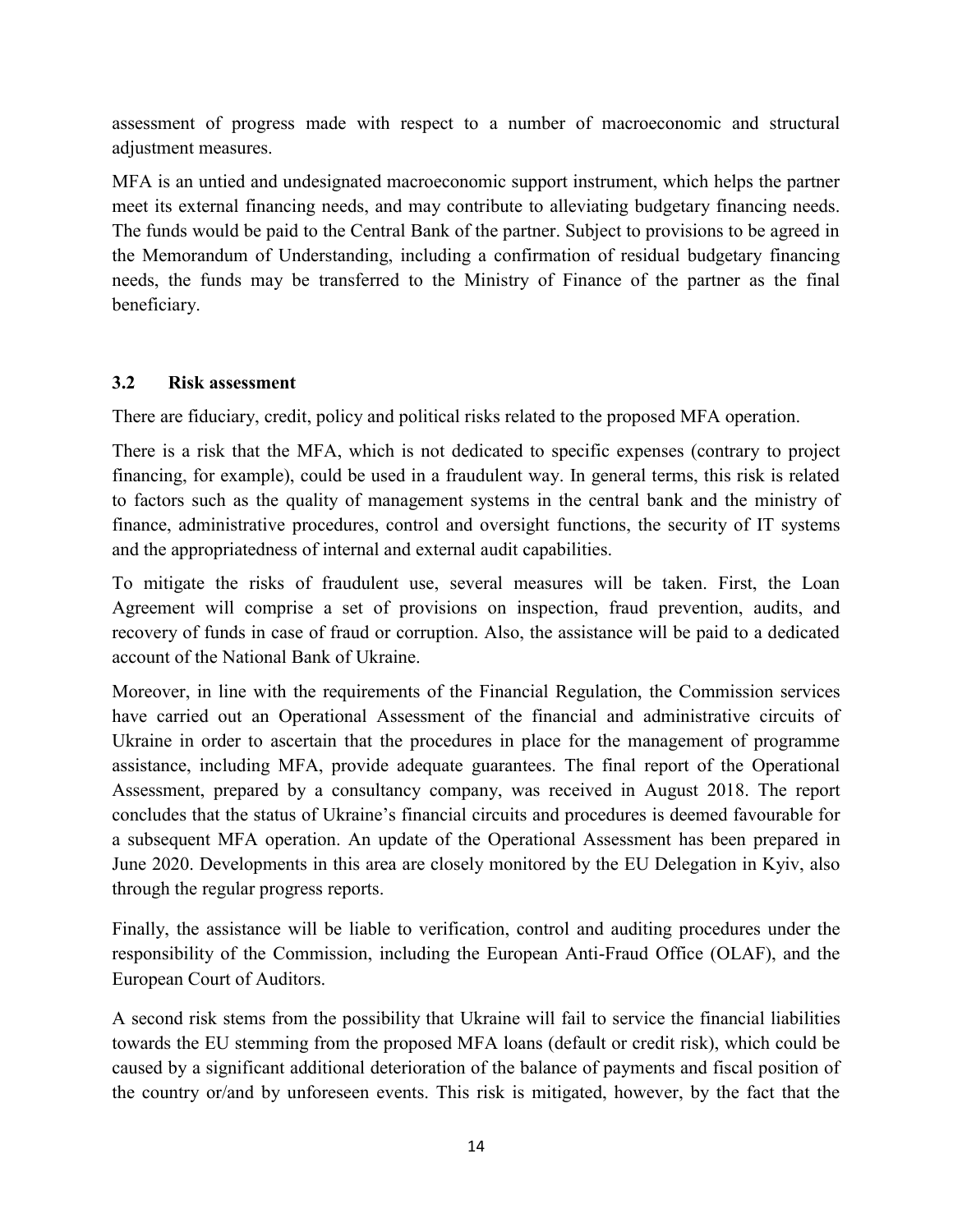EU's MFA is one of several international donors supporting Ukraine, including the IMF. The loan is backed by the External Action Guarantee. The provisions to cover any financial liabilities arising from the loan will be held in the Common Provisioning Fund. The provisioning rate for the macro-financial assistance is set at 9% of the total amount of the loan.

Another key risk to the operation stems from the regional geopolitical situation, in particular potential escalation of tensions stemming from Russia and the lingering conflict in the eastern part of the country, which acts as an important deterrent to private capital inflows and impacts negatively on the economic recovery. A worsening of the regional geopolitical situation could have a negative impact on Ukraine's macroeconomic stability, affecting the repayment of the proposed MFA. Diplomatic efforts for de-escalation conflict management and resolution continue, including with the support of the EU.

On the domestic front, the main risks stem from the complex political environment and the existence of strong vested interests against reforms. Various multifaceted attempts to destabilise Ukraine's internal political landscape cannot be excluded thereby limiting the political capital further. This could undermine a more broadbased reform implementation at the current juncture. In the current difficult political environment, Ukrainian authorities have requested further MFA, knowing that the disbursement of the second tranche will be conditional on the implementation of reforms to be agreed. This conditionality provides a tool to support reform-oriented forces in the country and in particular within the authorities (government and Parliament). Moreover, politically Ukraine remains highly committed to its comprehensive commitments under the Association Agreement with the EU, including in the part on the establishment of a Deep and Comprehensive Free Trade Area, which is also reflected in the government's action plan of April 2020. Having made a thorough assessment of the risks, the Commission services consider that there are sufficient grounds and guarantees to proceed with the proposed MFA to Ukraine.

The Commission services will maintain close contacts with the authorities during the implementation of the macro-financial assistance in order to address quickly any concerns that may arise.

#### **4. ADDED VALUE OF EU INVOLVEMENT**

The Union's financial support to Ukraine reflects the country's strategic importance to the EU in the context of the European Neighbourhood Policy. The MFA instrument is a policy-based instrument directed to alleviate short- and medium-term external financial needs. As a part of the overall EU package of assistance, it would contribute to supporting the European Union's objectives of economic stability and economic development in Ukraine. By supporting the authorities' efforts to establish a more stable macroeconomic framework and improve economic governance, the proposed assistance would help improve the effectiveness of other EU financial assistance to the country, including budgetary support operations.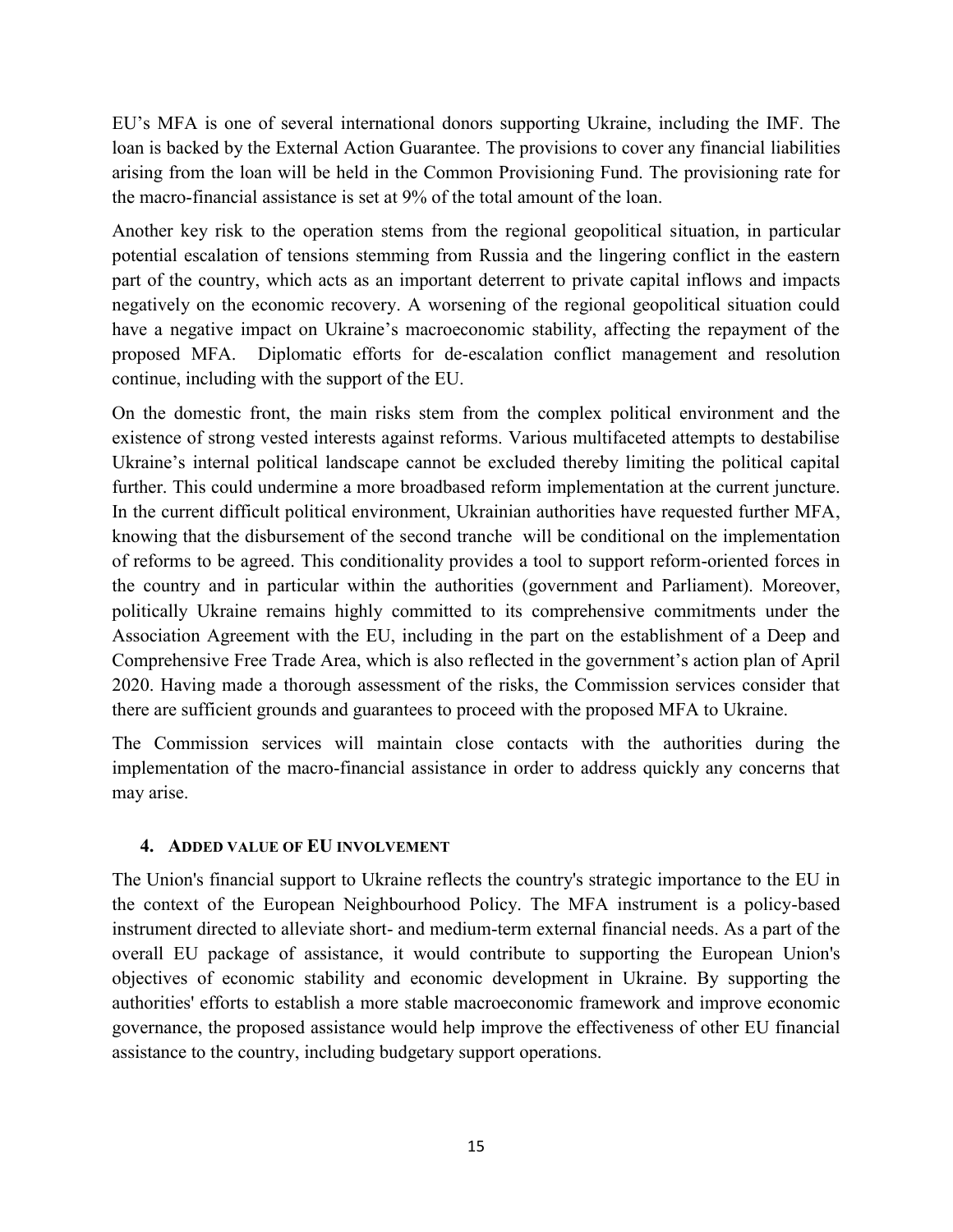The EU's MFA would also complement the standard EU aid packages mobilised under the NDICI-Global Europe. By supporting the adoption, by the Ukrainian authorities, of an appropriate framework for macroeconomic policy and structural reforms, the EU's MFA would enhance the added value and effectiveness of the EU's involvement through other financial instruments. The proposed MFA would increase substantially the EU's leverage on policy making in Ukraine, helping steer the country towards a reform trajectory that should restore macroeconomic stability, support resilience, address governance problems and boost potential growth in the longer run.

## **5. CHARATERISTICS OF MACRO-FINANCIAL ASSISTANCE**

## <span id="page-17-0"></span>**5.1 Exceptional Character and Limited Time-frame**

The MFA operation would be exceptional, aiming to support the restoration of a sustainable external finance situation, in the situation of increased geopolitical risk related to escalated tensions and threat of military invasion. It would run in parallel to the ongoing IMF Stand-By Agreeement arrangement, the first review of which was adopted by the IMF Executive Board in November 2021. As usual, the MFA disbursements would be conditional upon successful implementation of the IMF programme and on meeting the political pre-condition. The disbursement of the first tranche could take place in the first half of 2022. The second disbursement is also conditional on the satisfactory implementation of policy measures, to be agreed with the EU and listed in the Memorandum of Understanding attached to the proposed MFA operation. The availablility period of the MFA is one year from the entry into force of the Memorandum of Understanding. While in the short-term the country faces substantial external financing needs, the proposed MFA, the IMF programme and other donors' support is expected to produce a gradual strengthening of the external position and of the country's resilience to external shocks.

#### <span id="page-17-1"></span>**5.2 Political preconditions and EU-Ukraine relations**

Countries that are covered by the ENP, like Ukraine, are eligible for MFA. A pre-condition for granting MFA is that the eligible country respects effective democratic mechanisms, including a multi-party parliamentary system and the rule of law, and guarantees respect for human rights.

**Political preconditions:** The political preconditions for receiving MFA may be considered to be fulfilled in the case of Ukraine. Ukraine's constitution and legislation enshrine the principles of democratic pluralism and multi-party political system, the rule of law and respect of fundamental rights and freedoms. Ukraine is an open society, where elections are held freely and largely in line with international standards. Media freedom has improved, but further work is needed to strengthen the pluralistic media environment. Severe human rights violations take place in the areas not under the control of the Government, following the illegal annexation of the Crimean peninsula and the conflict in the east provoked by acts of aggression by the Russian armed forces since February 2014. Ukraine has made considerable progress in reforms of the judiciary and the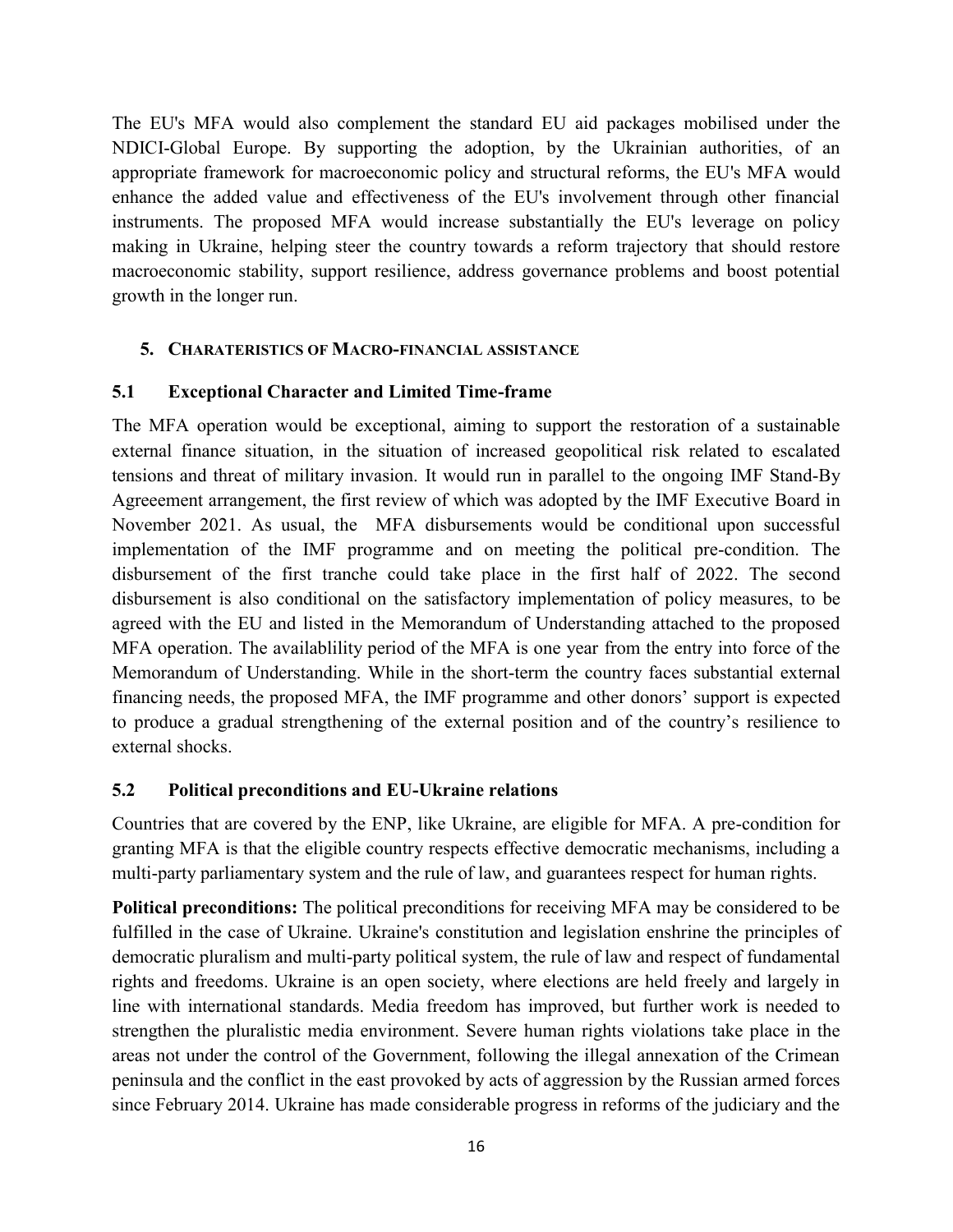fight against corruption, but continued efforts are needed to ensure full implementation and irreversability of these reforms, as well as launching of further key reforms, in particular of the Consitutional Court. The EU remains fully committed to supporting Ukraine in its reform efforts together with other international donors. The envisaged financial assistance should help keep the current reform momentum to the extent that its effective disbursement will be conditional on continued progress with key reforms. In this context, the European External Action Service and the Commission stand ready to provide a further detailed assessment of the situation of democracy, human rights, rule of law and reform in Ukraine throughout the lifecycle of the proposed Macro-Financial Assistance operation. Delivering on key anti-corruption and governance reforms will be indispensable if the Macro-Financial Assistance operation is to be successfully completed..<sup>5</sup>

**EU-Ukraine relations:** The EU and Ukraine have developed close political and economic relations over the years, leading to the signature of an Association Agreement, including a Deep and Comprehensive Free Trade Area (DCFTA), on 21 March and on 27 June 2014. The Association Agreement, which is the main tool for bringing Ukraine and the EU closer together, replaces earlier frameworks for cooperation. It promotes deeper political ties, stronger economic links and the respect for common values.

Parts of the Association Agreement have been provisionally applied since 1 November 2014. This has enhanced EU-Ukraine cooperation on human rights, fundamental freedoms and the rule of law, political dialogue and reforms, movement of persons. It has also strengthened cooperation in a number of sectors such as energy, environment and climate action, transport, financial services, public finances, agriculture, consumer protection and civil society. The provisions concerning the DCFTA have been provisionally applied since 1 January 2016, when the EU and Ukraine started to mutually open their markets for goods and services. The Association Agreement, including its trade part, entered into force on 1 September 2017, following the conclusion of the ratification process. On 11 June 2017, a visa free regime for short term stays in Europe for Ukrainian citizens holding biometric passports came into force.

The EU is Ukraine's first trading partner, accounting for 36% (in value terms) of Ukraine's total exports and 42% of imports in 2020. The EU share in Ukraine's trade has increased substantially over the recent years.

The EU is also an important source of assistance to the reform process in Ukraine. This includes EUR 5.6 billion in macro-financial assistance (out of which EUR 5 billion has been disbursed) in five consecutive programmes since 2014. This is the largest amount of MFA the EU has disbursed to any single partner country. The EU has also provided to Ukraine EUR 1.565 billion of grants for bilateral financial and technical assistance under the European Neighbourhood

 $\overline{a}$ 

<sup>5</sup> A more detailed assessment of the compliance with this criterion, provided by the European External Action Service (EEAS), is reproduced in the Annex of this Staff Working Document.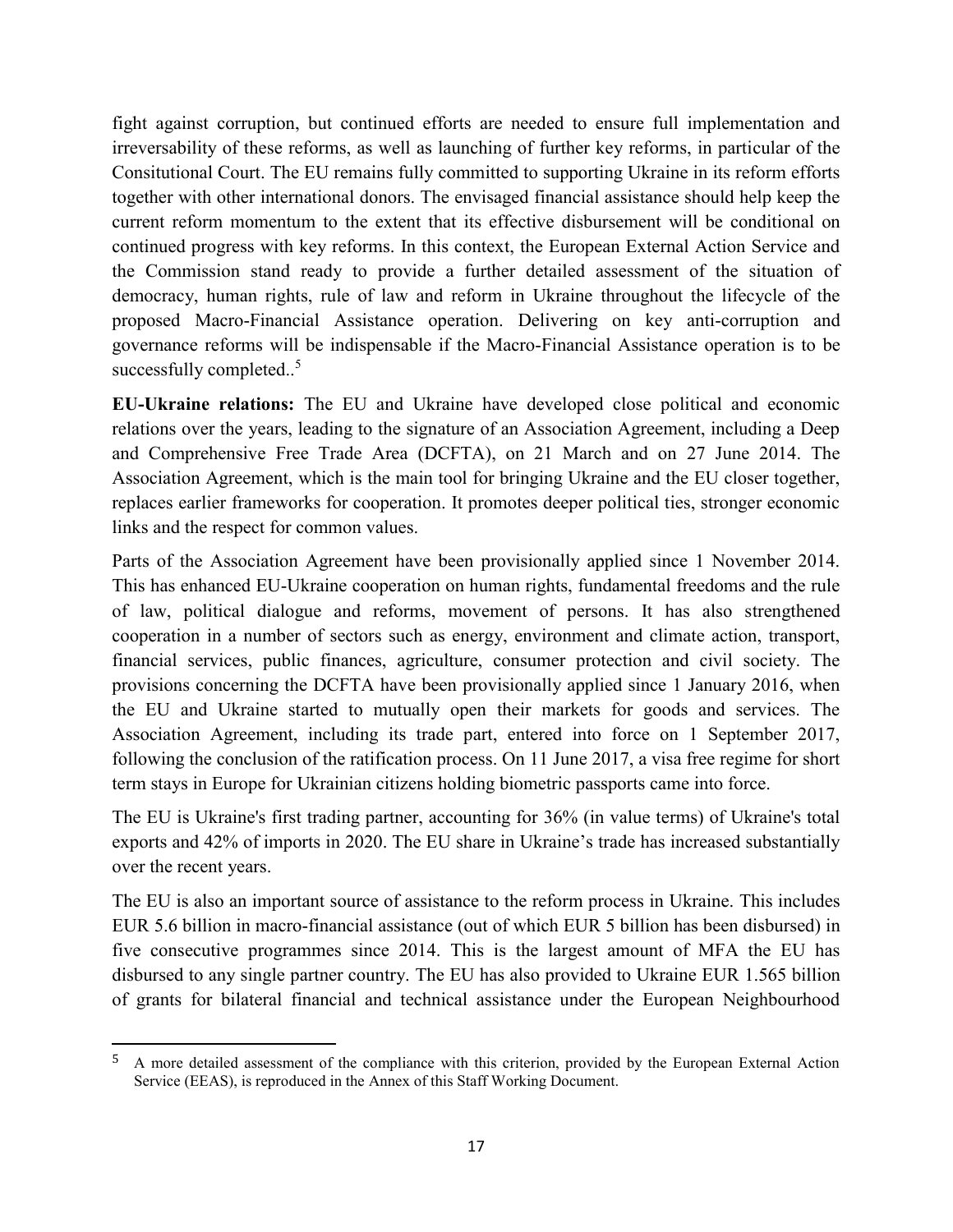Instrument (ENI). In addition, the EIB has committed more than EUR 5 billion and the EBRD has signed project investment contracts for more than EUR 16 billion to support infrastructure development and private sector activity, among others (see also section 1.3).

# <span id="page-19-0"></span>**5.3 Complementarity**

The proposed MFA would complement the assistance provided by other multilateral and bilateral donors, including the IMF. Based on the information currently available, multilateral and bilateral donors other than the EU are expected to cover some 50% of the estimated external financing gap, ensuring reasonable burden-sharing. The EU's MFA would also complement the standard EU aid packages mobilised under the NDICI – Global Europe. By supporting the adoption of an appropriate framework for macroeconomic policy and structural reforms by the Ukrainian authorities, the EU's MFA would enhance the added value and effectiveness of the EU's involvement through other financial instruments. The proposed MFA would increase substantially the EU's leverage on policy making in Ukraine, helping steer the country towards a sustained reform trajectory to restore macroeconomic stability, address governance problems and boost potential growth in the longer run and in a sustainable manner.

# <span id="page-19-1"></span>**5.4 Conditionality**

Disbursements under the proposed MFA operation would be conditional upon a satisfactory track record of implementation of the IMF programme. In addition, the Commission and the Ukrainian authorities would agree on a specific set of structural reform measures, to be defined in a Memorandum of Understanding. These reform measures would support the authorities' reform agenda and complement the programmes agreed with the IMF, the World Bank and other donors, as well as the policy programmes associated with the EU's budgetary support operations. They would be consistent with the main economic reform priorities agreed between the EU and Ukraine in the context of the Association Agreement, including its DCFTA, the Association Agenda and other strategic documents.

The Commission will seek a broad consensus with the Ukrainian authorities, so as to ensure their ownership and foster smooth implementation of the agreed conditionality. These policy conditions should address some of the fundamental weaknesses shown over the years by the Ukrainian economy and economic governance system. Possible areas of conditionality could, in principle, include economic resilience, governance and the rule of law, energy sector as outlined in detail in section 1.5 on structural reforms.

#### <span id="page-19-2"></span>**5.5 Financial Discipline**

The proposed EUR 1.2 billion of MFA operation for Ukraine is foreseen to be disbursed in two equal tranches to be released in 2022 and 2023. The validity period of the programme is 12 months from the entry into force of the Memorandum of Understanding. The required provisioning, at a rate of 9% of the External Action Guarantee, will be programmed under the Neighbourhood, Development and International Cooperation Instrument (NDICI - Global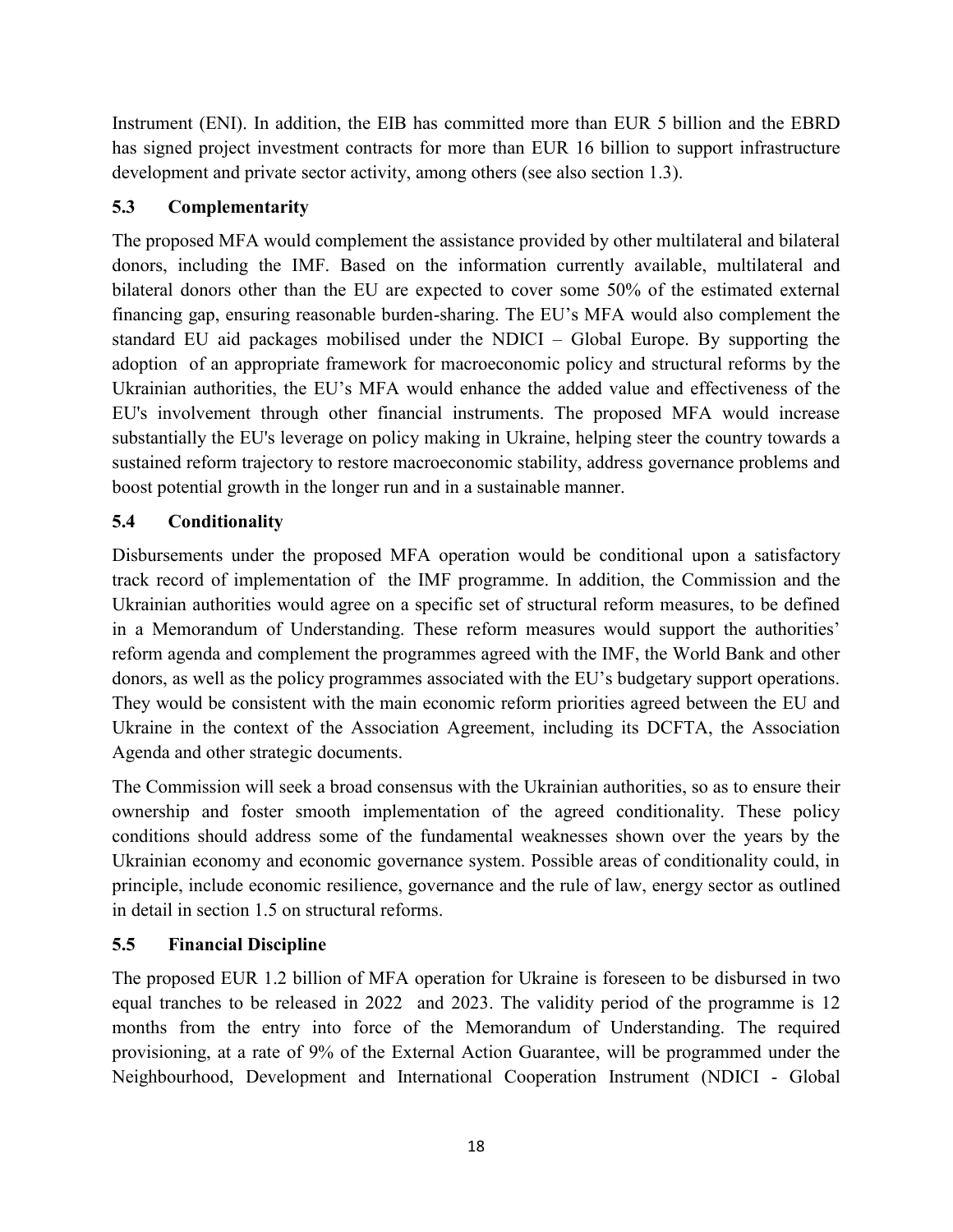Europe), for a total amount of EUR 108 million (budget line 14 02 01 70 "NDICI - Global Europe – Provisioning of the Common Provisioning Fund").

# **6. EVALUATION AND COST-EFFECTIVENESS**

This assistance is of exceptional and macroeconomic nature and its evaluation will be undertaken in line with the standard Commission procedures.

# <span id="page-20-0"></span>**6.1 Evaluation**

Ex-post evaluations of MFA operations are foreseen in the Multi-Annual Evaluation Programme of the Commission's Directorate-General for Economic and Financial Affairs. An ex-post evaluation of the proposed MFA to Ukraine will be launched within a period of two years after the availability period has expired. A provision for the ex-post evaluation is included in the proposed Decision for the assistance, and will also be included in the Memorandum of Understanding. Budget appropriations from the macro-financial assistance grant budget line will be used for this evaluation.

# <span id="page-20-1"></span>**6.2 Achieving cost-effectiveness**

The proposed assistance would entail a high degree of cost effectiveness for several reasons:

- i) Since the assistance would be leveraged by that provided by the international financial institutions, with which, as noted, it would be closely coordinated, its ultimate impact could be very significant compared to its cost. Moreover, in negotiating specific policy conditions, the Commission will be able to draw on the expertise of those institutions, including the IMF and the World Bank, and to influence their conditionality as well in ways that will take into account the EU's views.
- ii) Providing coordinated macroeconomic support to Ukraine on behalf of the EU countries, the MFA would be more cost efficient than the provision of a similar total amount of financial support by EU Member States individually.
- iii) The proposed assistance would be provided in the form of loans, the budgetary impact of which is limited.
- **iv)** Finally, the Commission will aim at achieving synergies with other EU policies and instruments used to support the implementation by the beneficiary of the relevant measures (notably in the area of public financial management).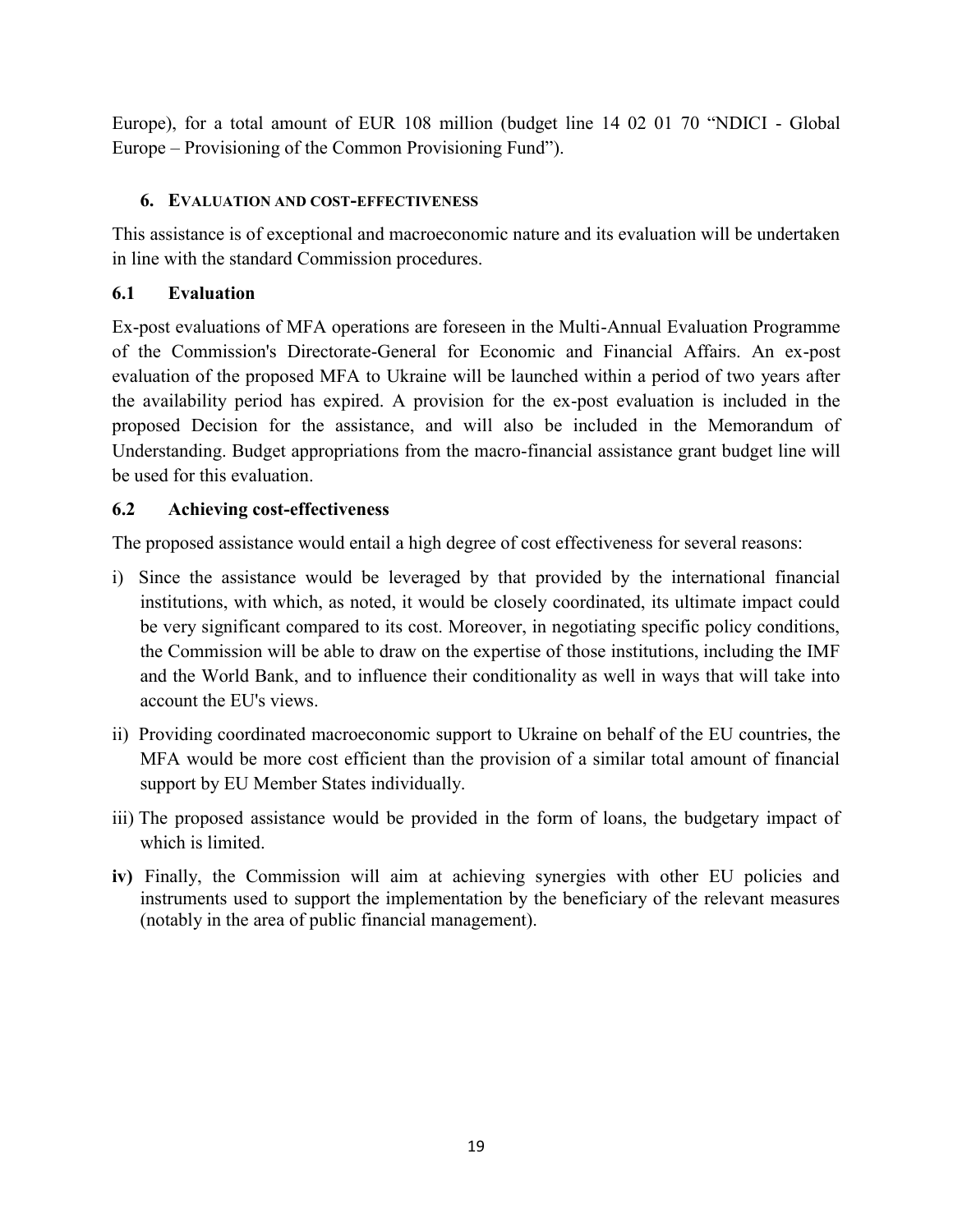**ANNEX**

# EUROPEAN EXTERNAL ACTION SERVICE



**Head of Division Eastern Partnership Bilateral** 

> Brussels, 26 January 2022 EURCA EAST 2 (2022)

#### **ASSESSMENT OF DEMOCRACY, HUMAN RIGHTS, RULE OF LAW AND REFORMS IN UKRAINE**

*Political preconditions: Countries which are covered by the ENP are eligible for MFA. A precondition for granting MFA should be that the eligible country respects effective democratic mechanisms, including a multi-party parliamentary system and the rule of law and guarantees respect for human rights.* 

Ukraine's Constitution envisages a parliamentary-presidential democracy which is based on the rule of law, division of powers, and guarantees for local self-government. The Constitution protects human dignity, equality, rights and freedoms such as freedom of media, speech, religion, association and assembly as well as broad social and economic rights. It also guarantees the free functioning of political parties. Cabinet of Ministers is accountable both to the Parliament and the President who holds important powers and who has also legislative initiative and veto rights.

Following a major political crisis in 2013-2014, Ukraine has embarked on an ambitious reform path, supported by its international partners. The reform agenda is rooted in the EU-Ukraine Association Agreement, including its Deep and Comprehensive Free Trade Area (AA/DCFTA), the Association Agenda and various Government strategies and action plans.

The AA/DCFTA was signed in 2014, has been partly provisionally applied since November 2014 (the DCFTA since January 2016), and entered into force on 1 September 2017. The constitutional, electoral and judicial reforms and preventing and combatting corruption are among its priorities for action.

Ukraine has pursued the implementation of structural reforms, generating positive trends in the governance, economic and social spheres despite the internal and growing external challenges, including the illegal annexation of the Crimean peninsula by Russia and the conflict in the east of the country provoked by Russia's destabilising actions. Ukraine has continued to advance measures to tackle corruption, but the sustainability of reforms remains a challenge and immediate actions need to be taken in order to to ensure the full implementation and sustainability of these reforms.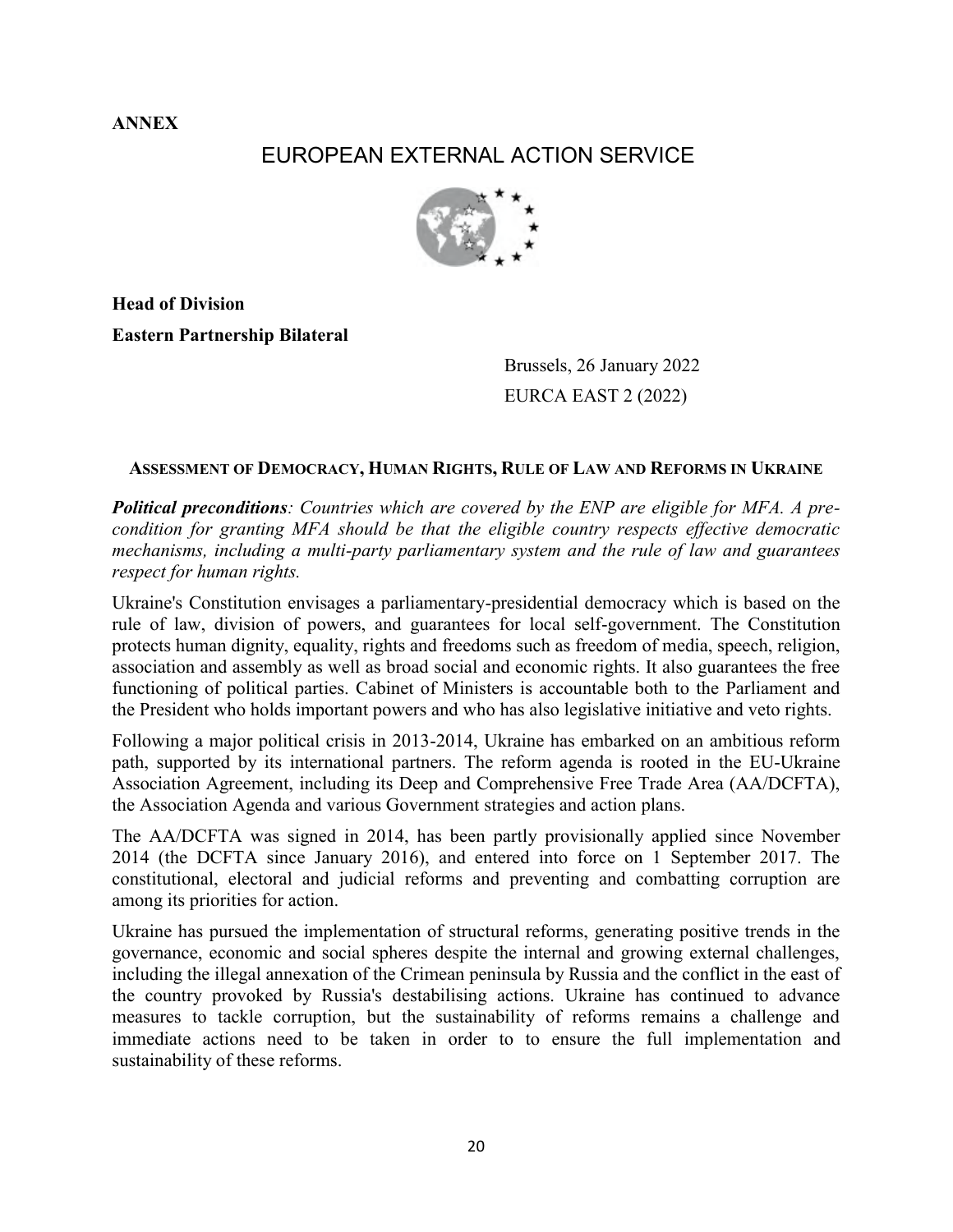#### **Recent developments**

Regular **presidential elections** were held in Ukraine over two rounds in March and April 2019. The International Election Observation Mission of the Organisation for Security and Cooperation in Europe's Office for Democratic Institutions and Human Rights (OSCE-ODIHR) assessed the two election rounds as "competitive and held with respect for fundamental freedoms". Voters had a broad choice and turned out in high numbers. President of Ukraine, Volodymyr Zelenskyy, called early **parliamentary elections** in July 2019, on which the International Election Observation Mission concluded that "fundamental rights and freedoms were overall respected and the campaign was competitive, despite numerous malpractices, particularly in the majoritarian races".

A new **Electoral Code** harmonising the rules for all types of elections, was adopted in December 2019. The Electoral Code introduces new election systems for parliamentary and local elections. It enfranchises internally displaced persons and other mobile groups of the population. It contains more progressive provisions on gender representation, and improves access to elections for persons with disabilities. In July 2020, shortly before the start of the electoral process, Parliament addressed some of the technical shortcomings, strengthened electoral justice and introduced new important changes to the electoral rules.

**Nationwide local elections** based on the new Electoral Code were held in October 2020. Elections were held neither in the illegally annexed Crimea and Sevastopol nor in the nongovernment-controlled areas in the east. In addition, elections were not held in 18 communities in the government-controlled part of Donbas.

The elections were competitive and were characterised overall positively by domestic and international observers, although various irregularities and legal shortcomings were recorded. COVID-19 posed an additional challenge to the organisation of the elections.

Work on amendments to the Electoral Code to implement previous international and domestic recommendations have continued within a working group in Parliament, which included also civil society experts.

Next parliamentary and presidential elections are expected in October 2023 and March 2024 respectively.

The Servant of the People Party (Sluha Narodu) enjoys the parliamentary majortiy with 242 out of the 450 seats of the Ukraine's unicameral Parliament (Verkhovna Rada). It is followed by Opposition Platform — For Life (44), European Solidarity (27), Batkivshchyna (25), and Holos (20), as well as two groups formed mainly by MPs elected in single-mandate districts, For the Future (21) and Dovira (20). There are currently 27 vacant seats. Strong vested interests are still represented in the Parliament, as well as among institutions and authorities.

Since 2014, Ukraine has been implementing a **decentralisation** reform at the basic (community) level. Overall, it has led to significant increases in tax revenues, notably in the voluntary amalgamated communities, increased trust among the population towards the local authorities and new opportunities for socio-economic development. Following completion of the administrative part of the decentralisation reform in 2020, work continues on the legislative framework aimed at ensuring effective local self-government, including constitutional amendments. The **public administration reform** is being implemented steadily, albeit in some areas at a slow pace. A new public administration reform strategy was adopted by the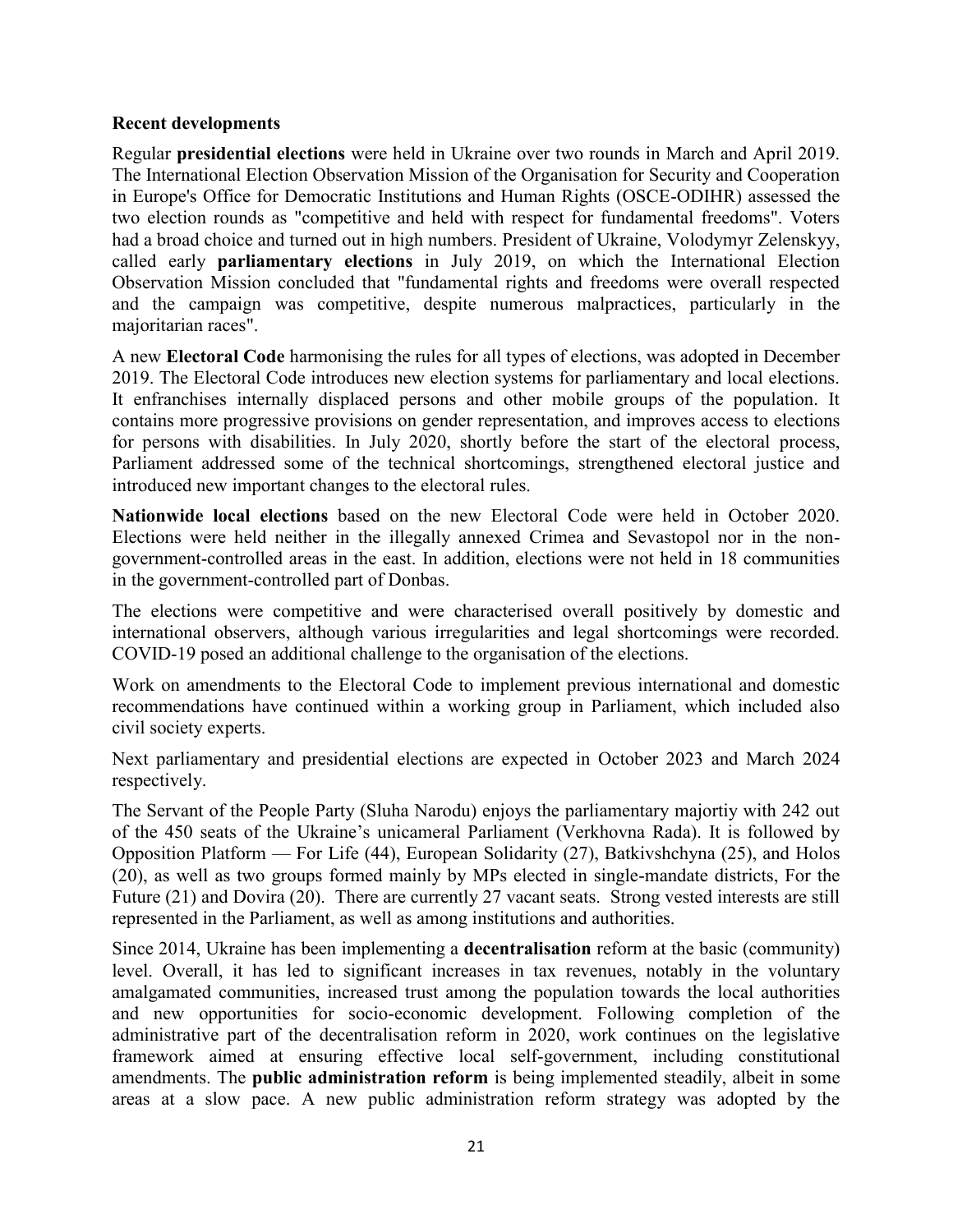Government in line with the OECD and European public administration principles and meritbased recruitment to the civil-service was restored. The long-awaited law on administrative procedure was adopted in autumn 2021. The President vetoed the law sending a few proposals to the text. The Parliament is expected to consider them and thus finalise the adoption of the law.

In terms of **media freedom**, Freedom House ranked Ukraine as "partly free country" in 2021. Reports by Freedom House and Reporters sans Frontières highlight that Ukraine's media environment has significantly improved since 2014, as ongoing reforms continue to strengthen the legislative environment for journalists and outlets, including a law on media ownership transparency and establishment of the Public Service Broadcasting Company, however several challenges remain. Although declining overall, instances of physical attacks against journalists have persisted, along with impunity for those who committed such crimes. More action is needed to loosen the oligarchs' tight grip on the media, encourage editorial independence and combat impunity for crimes of violence against journalists.

Freedom of media remains broadly respected but audio-visual media legislation approximating Ukrainian rules with EU law remains to be adopted, including as regards independence of media regulator, transparency of media ownership, equal market conditions and resilience to disinformation. A number of ambitious reforms have been initiated in Ukraine's **justice** sector, in particular the creation of a new Supreme Court which started operating in December 2017. In 2021, Ukraine has taken major steps towards a comprehensive reform of the judiciary. Two key laws aiming at reforming the High Council of Justice (HCJ) and re-launching of the High Qualifications Commission of Judges (HQCJ) were adopted and their implementation has started. However, significant challenges remain, including the urgent reform of the Constitutional Court (CCU). A draft law on the CCU reform is pending in Parliament, however it does not include key recommendations by the Venice Commission, notably the establishment of a transparent selection procedure for CCU judges which would lead to gradual renewal of the Court.

There has also been progress in the implementation of **anti-corruption** reforms. Ukraine has adopted a number of measures to limit the space for corruption in public procurement, administrative services, energy, banking and other sectors. Five dedicated **anti-corruption institutions** have been established and are operational since 2014, covering the entire chain from checking asset declarations, to investigations, seizure of assets, and criminal justice. These are the National Agency for Prevention of Corruption (NACP), the National Anti-corruption Bureau (NABU), the Specialised Anti-corruption Prosecutor's Office (SAPO), the High Anti-corruption Court (HACC), as well as the Asset Recovery and Management Agency (ARMA). With the creation of the High Anti-Corruption Court in 2019, the anti-corruption architecture in Ukraine is complete. An unprecedented transparent electronic asset declarations system requiring public officials and politicians to disclose information about their private assets was introduced, and the deterrent criminal sanctions for failing to report/report incorrectly were reinstated in summer 2021. Another significant step was taken in the reform of Ukraine's system for combating serious economic and financial crimes with the creation of the Bureau for Economic Security (BES). Further actions are needed to ensure completions, full implementation and sustainability of the reforms in the judiciary and anti-corruption area, including ensuring transparent and meritbased selection of key institutions. In this context, the selection of SAPO Head needs to be finalised and the winner of the competition appointed. NABU Head selection has been launched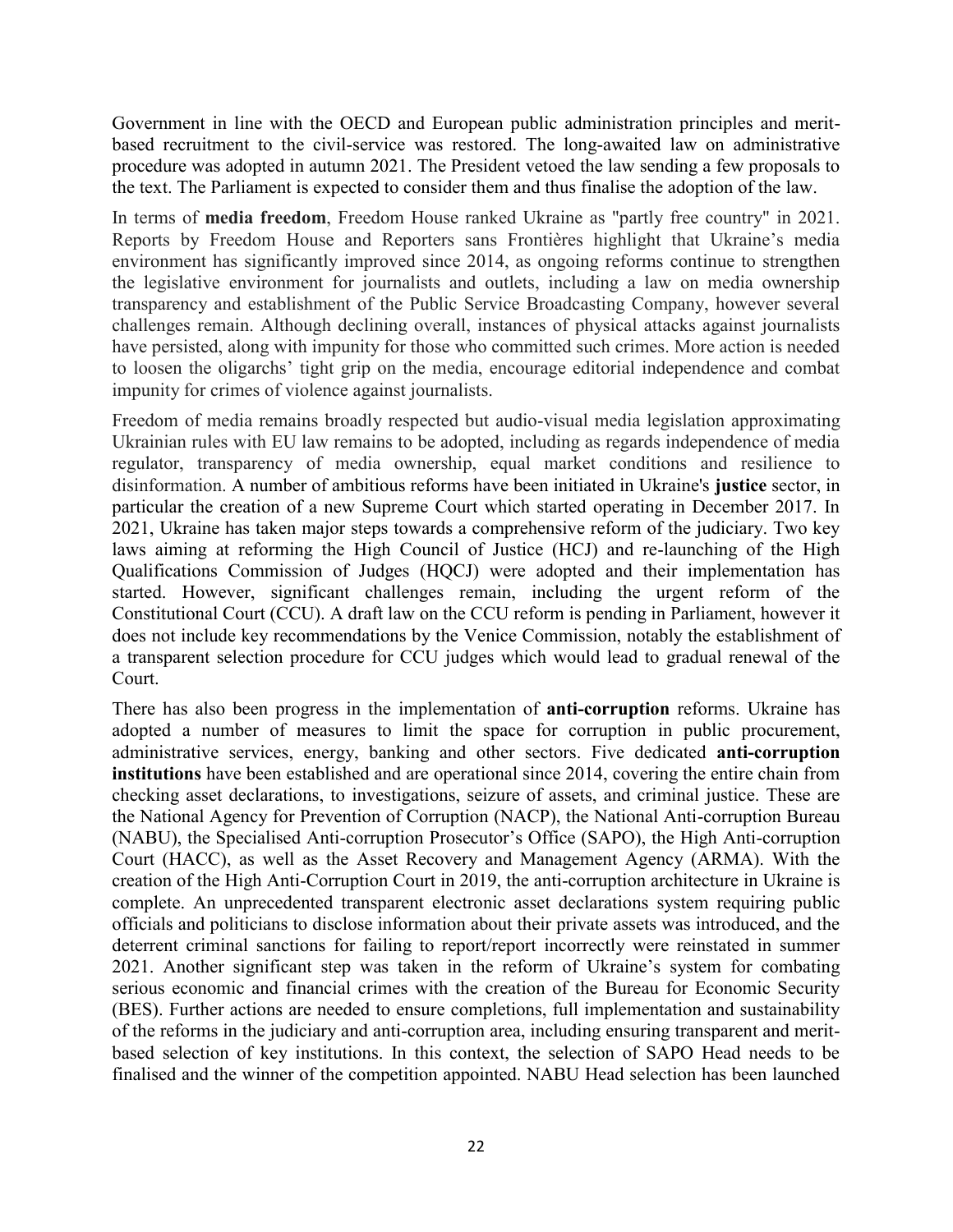and independent experts by international donors nominated, however Cabinet of Ministers has yet to nominate their members to the selection commission.

Ukraine's state-owned enterprises (such as Naftogaz) and banks have continued to face challenges from vested interests and undue interference in their corporate governance, prompting engagement from partners including EU and US and the international financial institutions. Developments at the National Bank of Ukraine (NBU) have also sustained concerns over central bank independence and broader banking sector supervision, while full investigation of the largescale fraud at Privatbank prior to its nationalisation, eventual prosecution and conviction of those responsible, along with the recovery of misappropriated funds, are still to be conducted.

A **law on "de-oligarchisation"** was signed by the President in autumn 2021, providing for a register of individuals designated as oligarchs by the National Security and Defence Council. Ukraine has asked for a Venice Commission (Venice Commission) opinion. The Venice Commission recommendations should be duly considered.

The longawaited **reform of the Security Service of Ukraine** (SSU) remains outstanding.

Ukraine has a vibrant **civil society** that plays an active role in promoting, design and oversight of reforms, especially in the area of anti-corruption, judiciary, decentralisation, human rights, media, health and energy. However, some civil society actors have also denounced pressure on their activity, undermining their work and credibility.

The ongoing conflict in the east of the country and the illegal annexation of the Crimean peninsula by Russia continue to take a heavy toll on the human rights situation, resulting in grave violations of human rights and international humanitarian law. Referring to the impact of the ongoing conflict, Ukraine has notified of derogations from some of its obligations under the International Covenant on Civil and Political Rights and the European Convention of Human Rights. A mechanism of periodic independent review of these derogations has been established, but no review has been conducted.

As a result of the conflict, there are approximately 1.4 million internally displaced persons (IDPs), who continue to suffer from socio-economic difficulties and lack of access to certain political and social rights. Ukraine has taken several important steps to promote a more inclusive approach towards the conflict areas and people living in the non government controlled areas (NGCAs). However, further steps could be taken to improve the legislative and regulatory framework for the conflict-affected population, including residents in the NGCAs.

The National Human Rights Strategy, adopted in 2015, reached the end of its five year duration in 2020. In 2021, Ukraine adopted a new National Human Rights Strategy for 2021-2023, based on amendments to the previous strategy and its relevant Action Plan. Adequate resources and political will remain key to ensure their implementation.

The investigations into the killings at Maidan and the violent events in Odesa on 2 May 2014 have proceeded very slowly and culprits have still not been brought to justice. The Council of Europe's International Advisory Panel has identified a number of shortcomings in these investigations, which need to be addressed.

As regards the rights of persons belonging to ethnic, linguistic, religious and national minorities, Ukraine has taken some steps aiming to implement the recommendations of the Venice Commission. However, an overarching Law on national minorities remains to be adopted. Legislative changes still to be made include a ban on all forms of discrimination, including